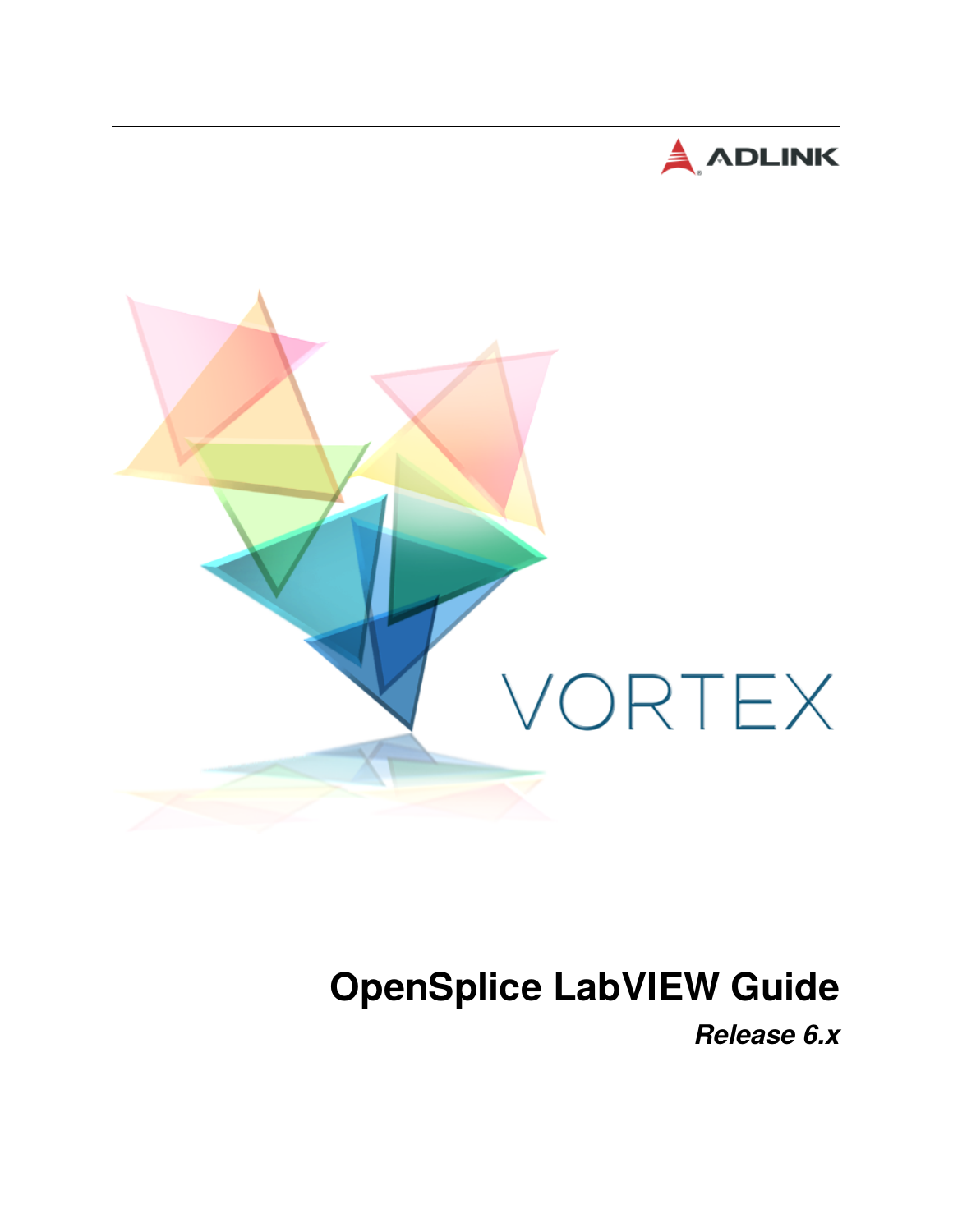# **CONTENTS**

| $\mathbf{1}$            | <b>Introduction</b><br>1.1<br><b>DDS</b><br>1.2                                                            | $\mathbf{1}$<br>$\mathbf{1}$<br>$\overline{2}$                                                                     |
|-------------------------|------------------------------------------------------------------------------------------------------------|--------------------------------------------------------------------------------------------------------------------|
| $\mathbf{2}$            | <b>Installation</b><br>2.1<br>2.2<br>2.3<br>2.4<br>2.41<br>2.4.2<br>2.5                                    | $\overline{3}$<br>$\overline{3}$<br>$\overline{3}$<br>$\overline{3}$<br>3<br>$\overline{3}$<br>$\overline{4}$<br>5 |
| $\mathbf{3}$            | <b>Vortex DDS Virtual Instruments (VIs)</b><br>3.1<br>3.2<br>3.3<br>3.4<br>3.5<br>3.6<br>3.7<br>3.8<br>3.9 | 6<br>$\overline{7}$<br>$\overline{7}$<br>$\overline{7}$<br>9<br>10<br>10<br>11<br>11<br>12                         |
| $\overline{\mathbf{4}}$ | <b>LabVIEW Generation from IDL</b><br>4.1<br>4.2<br>4.3<br>4.4<br>4.4.1<br>4.5                             | 13<br>13<br>15<br>17<br>18<br>19<br>20                                                                             |
| 5                       | <b>QoS Provider</b><br>5.1<br>5.2<br>5.3                                                                   | 21<br>21<br>21<br>22                                                                                               |
| 6                       | <b>Demo iShapes Example</b><br>6.1<br>6.2<br>6.3                                                           | 24<br>25<br>27<br>29                                                                                               |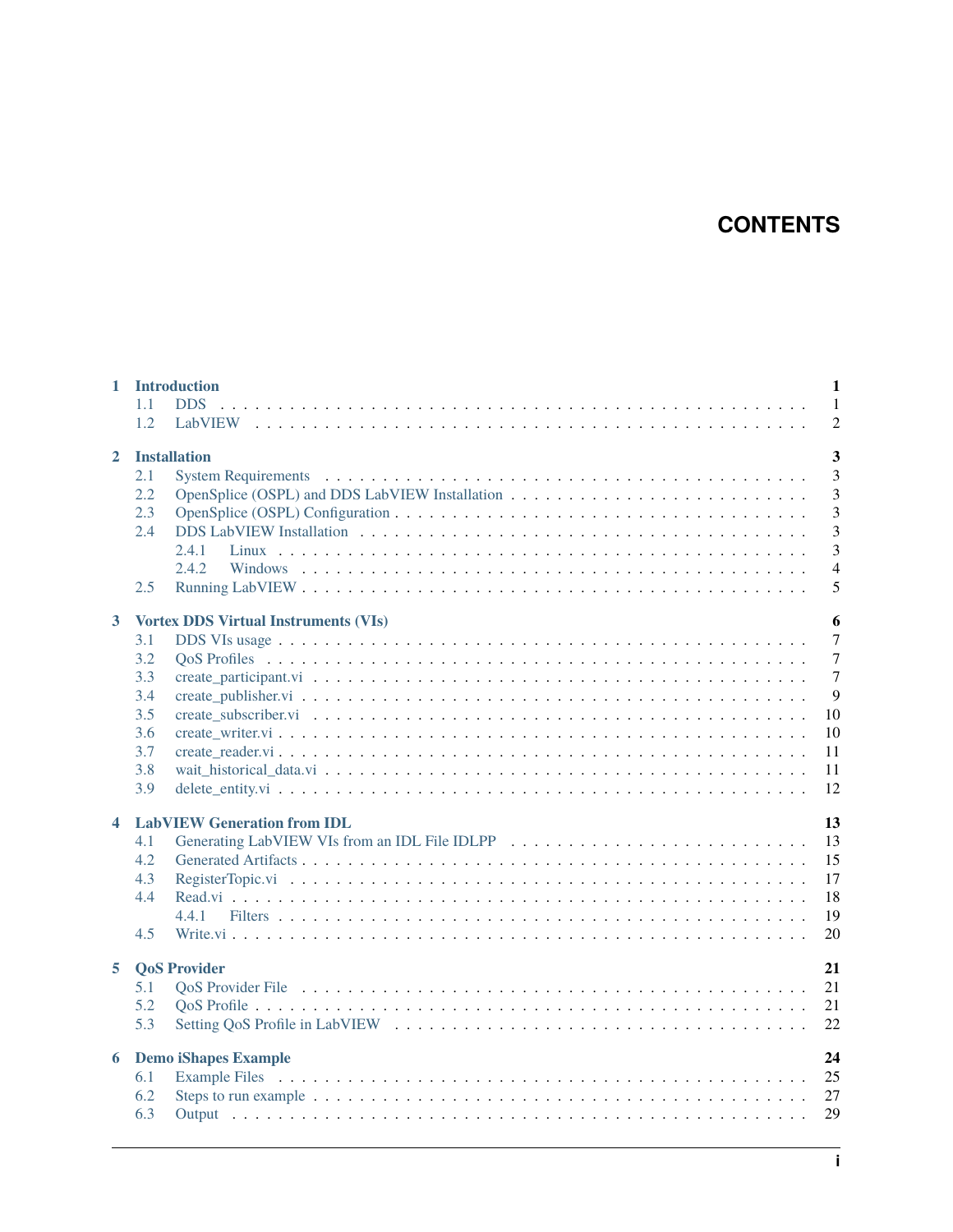|  | <b>7</b> Contacts & Notices |  |
|--|-----------------------------|--|
|  |                             |  |
|  |                             |  |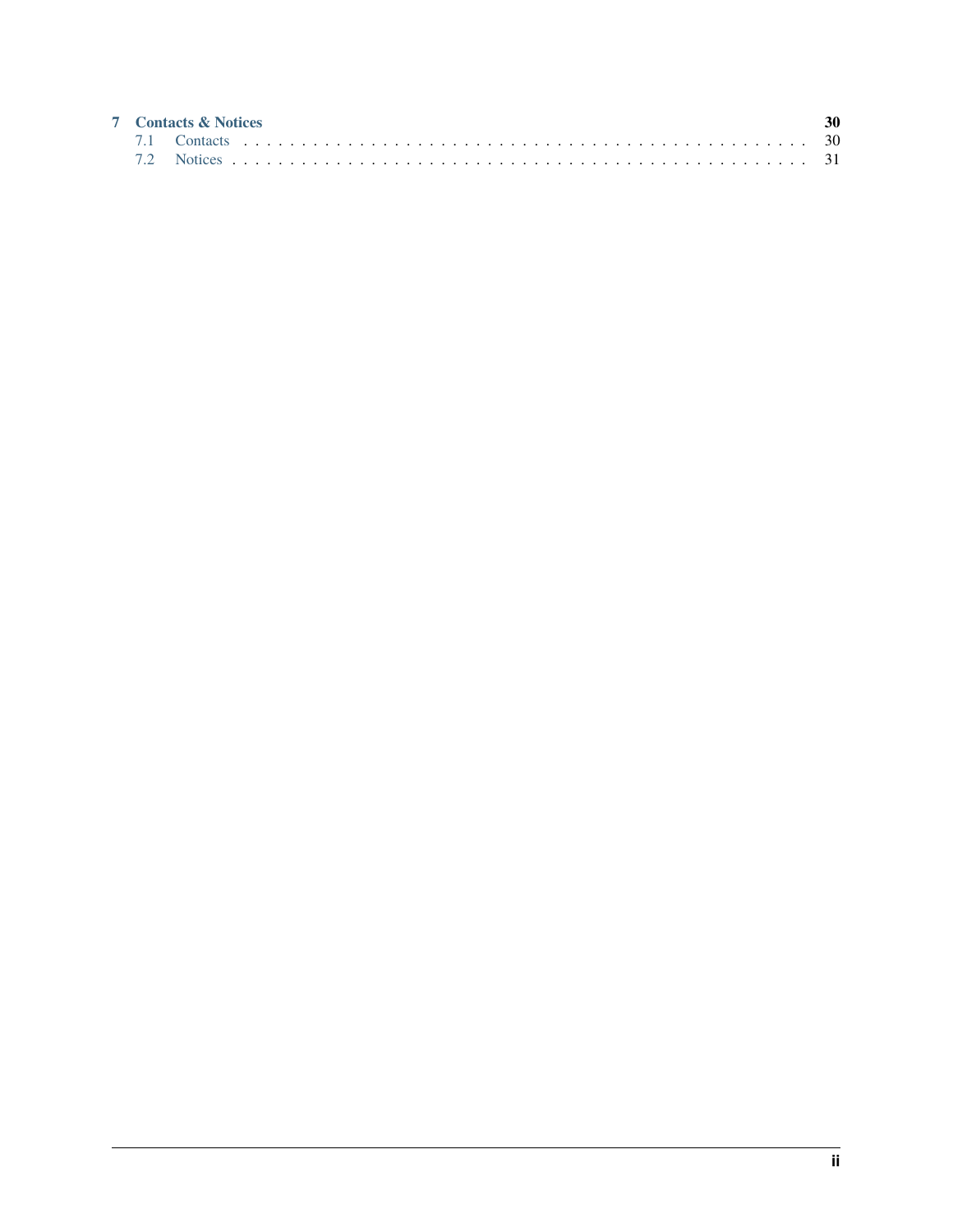### **ONE**

# **INTRODUCTION**

<span id="page-3-0"></span>The DDS LabVIEW Integration provides users with DDS custom virtual instruments (VIs) to model DDS communication between LabVIEW and pure DDS applications.

### <span id="page-3-1"></span>**1.1 DDS**

#### **What is DDS?**

"The Data Distribution Service (DDS™) is a middleware protocol and API standard for data-centric connectivity from the Object Management Group® (OMG®). It integrates the components of a system together, providing low-latency data connectivity, extreme reliability, and a scalable architecture that business and mission-critical Internet of Things (IoT) applications need."

"The main goal of DDS is to share the right data at the right place at the right time, even between time-decoupled publishers and consumers. DDS implements global data space by carefully replicating relevant portions of the logically shared dataspace." DDS specification



#### **Further Documentation**

<http://portals.omg.org/dds/>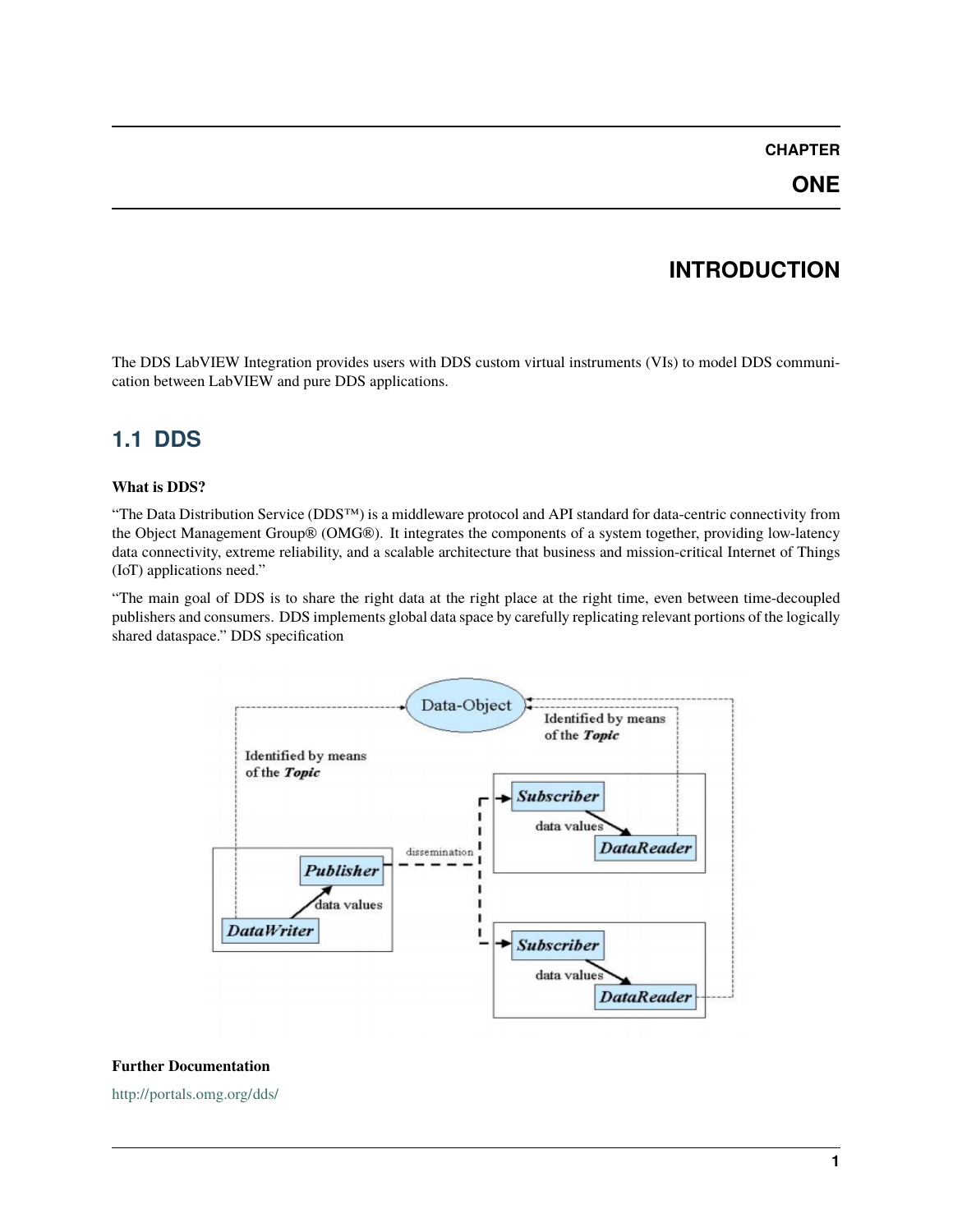<https://www.adlinktech.com/en/data-distribution-service>

### <span id="page-4-0"></span>**1.2 LabVIEW**

#### **What is LabVIEW?**

"LabVIEW is systems engineering software for applications that require test, measurement, and control with rapid access to hardware and data insights. The LabVIEW programming environment simplifies hardware integration for engineering applications so that you have a consistent way to acquire data from NI and third-party hardware. The LabVIEW programming environment simplifies hardware integration for engineering applications so that you have a consistent way to acquire data from NI and third-party hardware. LabVIEW reduces the complexity of programming, so you can focus on your unique engineering problem. LabVIEW enables you to immediately visualize results with built-in, drag-and-drop engineering user interface creation and integrated data viewers. To turn your acquired data into real business results, you can develop algorithms for data analysis and advanced control with included math and signal processing IP or reuse your own libraries from a variety of tools. To ensure compatibility with other engineering tools, LabVIEW can interoperate with, and reuse libraries from, other software and open-source languages."

<http://www.ni.com/en-ca/shop/labview/buy-labview.html>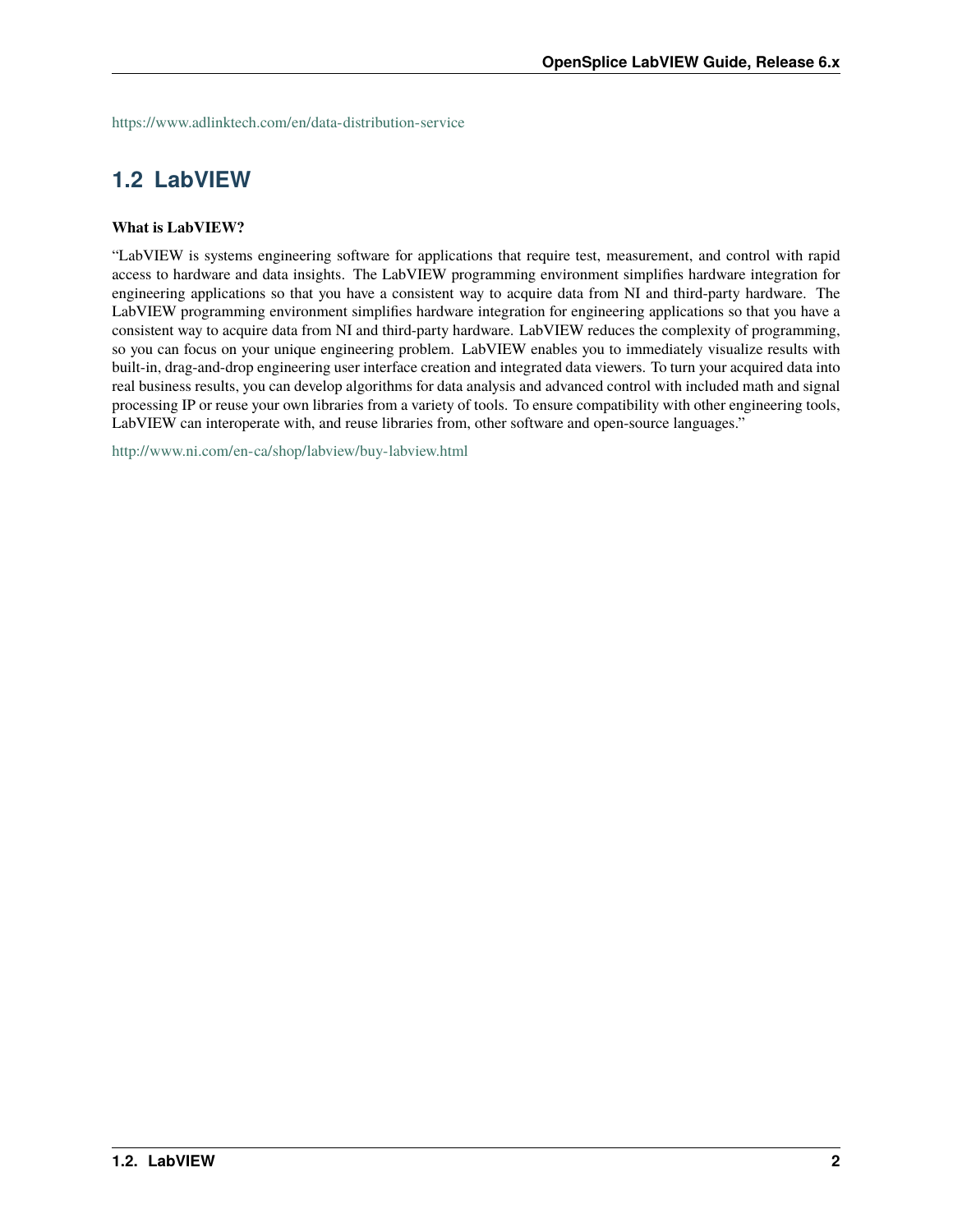**TWO**

### **INSTALLATION**

<span id="page-5-0"></span>This section describes the procedure to install the Vortex DDS LabVIEW Integration on a Linux or Windows platform.

### <span id="page-5-1"></span>**2.1 System Requirements**

- Operating System: Windows or Linux
- LabVIEW 2017 installed

## <span id="page-5-2"></span>**2.2 OpenSplice (OSPL) and DDS LabVIEW Installation**

Steps:

- 1. Install OSPL. The DDS LabVIEW Integration is included in this installer.
- 2. Setup OSPL license. Copy the license.lic file into the appropriate license directory. */INSTALLDIR/ADLINK/Vortex\_v2/license*
- 3. LabVIEW installation files are contained in a tools/labview folder. Example: */INSTALLDIR/ADLINK/Vortex\_v2/Device/VortexOpenSplice/6.9.x/HDE/x86\_64.linux/tools/labview*

# <span id="page-5-3"></span>**2.3 OpenSplice (OSPL) Configuration**

By default OSPL uses single process configuration.

### <span id="page-5-4"></span>**2.4 DDS LabVIEW Installation**

### <span id="page-5-5"></span>**2.4.1 Linux**

- 1. Open a command shell and navigate to */INSTALLDIR/ADLINK/Vortex\_v2/Device/VortexOpenSplice/6.9.x/HDE/x86\_64.linux/tools/labview*
- 2. Unzip the "adlink-dds-labview-linux-install.tar.gz".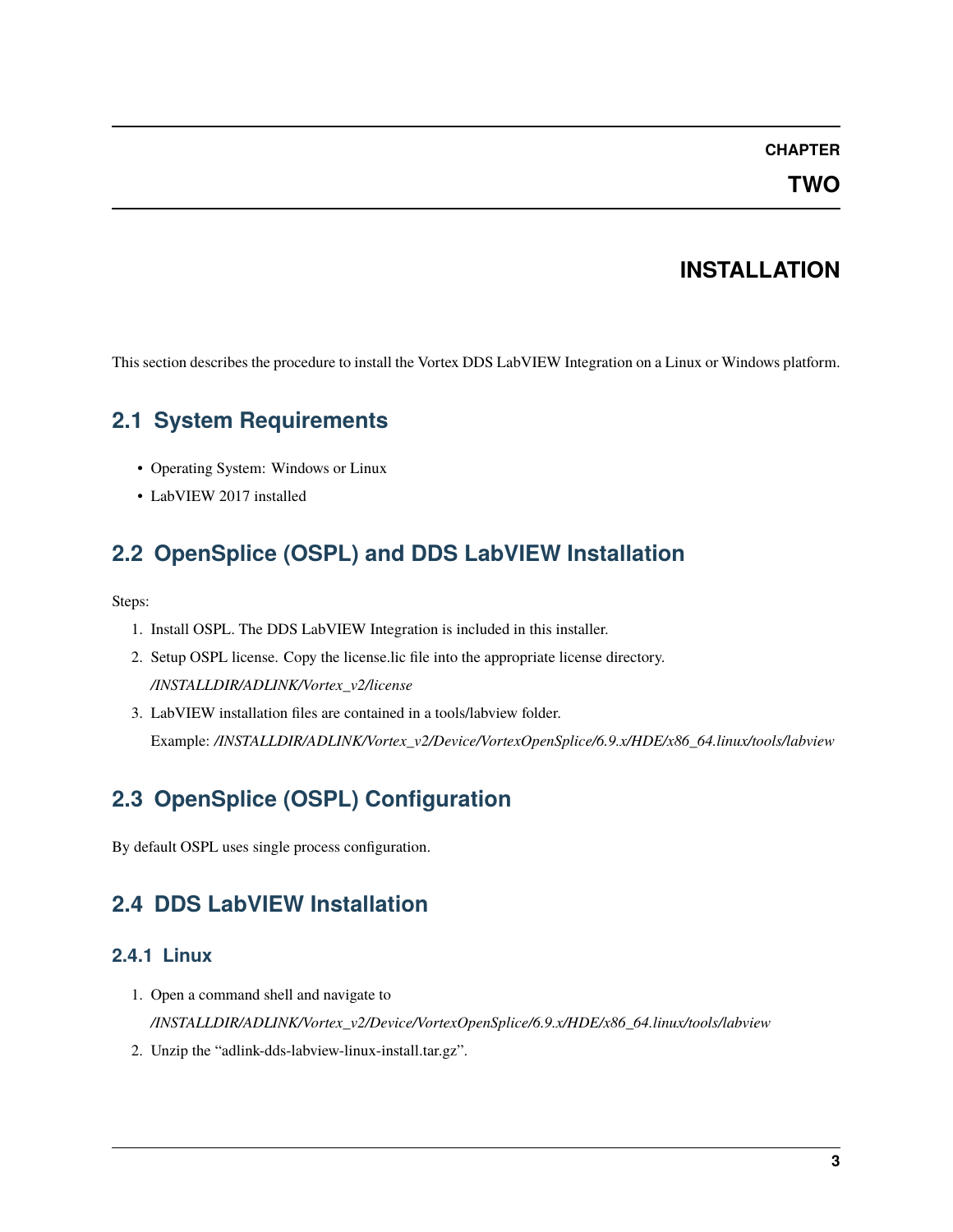3. Run the install\_vortex\_dds\_ubuntu.sh script as a super user.

sudo ./install\_vortex\_dds\_ubuntu.sh

*NOTE: The installer sets the default LabVIEW installation path to /usr/local/natinst/LabVIEW-2017-64. To override this installation directory, run the install script and pass the install directory as an argument:*

*sudo ./install\_vortex\_dds\_ubuntu.sh /path/to/your/LabVIEW/installation*

- 4. LabVIEW will open and allow the installation Virtual Instrument (VI) run to completion.
- 5. After the installation is complete close LabVIEW. Installation takes effect the next time you start LabVIEW.

### <span id="page-6-0"></span>**2.4.2 Windows**

1. In a file browser, navigate to

*/INSTALLDIR/ADLINK/Vortex\_v2/Device/VortexOpenSplice/6.9.x/HDE/x86\_64.windows/tools/labview*

2. Double click on the file "adlink\_lib\_vortexdds-1.0.0.1". This will bring up the VI Package Manager installer dialog box. Select the LabVIEW version to install (32-bit or 64-bit). Select **Install**.

| JKI VIPM - VortexDDS<br>VI                  |                                                                                                                                          | ×            |
|---------------------------------------------|------------------------------------------------------------------------------------------------------------------------------------------|--------------|
| File Help                                   |                                                                                                                                          |              |
| <b>Package Information</b>                  |                                                                                                                                          |              |
| Select an action to perform on the package. |                                                                                                                                          |              |
| VortexDD<br><b>12 2047</b><br><b>ADLINK</b> | <b>VortexDDS</b>                                                                                                                         |              |
| Install<br><b>Author: adlinktech</b>        | VortexDDS v1.0.0.1 by ADLINK                                                                                                             | $\land$      |
| 凸<br>Show in Palettes                       | Copyright: Copyright (c) 2017, ADLINK Technology Limited<br>Compatible LabVIEW Versions: >= 2017.<br><b>Compatible OS Versions: ALL.</b> |              |
| Ð<br>Show Examples                          |                                                                                                                                          |              |
|                                             |                                                                                                                                          |              |
|                                             |                                                                                                                                          |              |
|                                             |                                                                                                                                          |              |
| *Upgrade available                          |                                                                                                                                          |              |
| Click to show                               |                                                                                                                                          |              |
| *Browse All Versions                        |                                                                                                                                          | $\mathbf{v}$ |

3. After the installation is complete close LabVIEW. Installation takes effect the next time you start LabVIEW.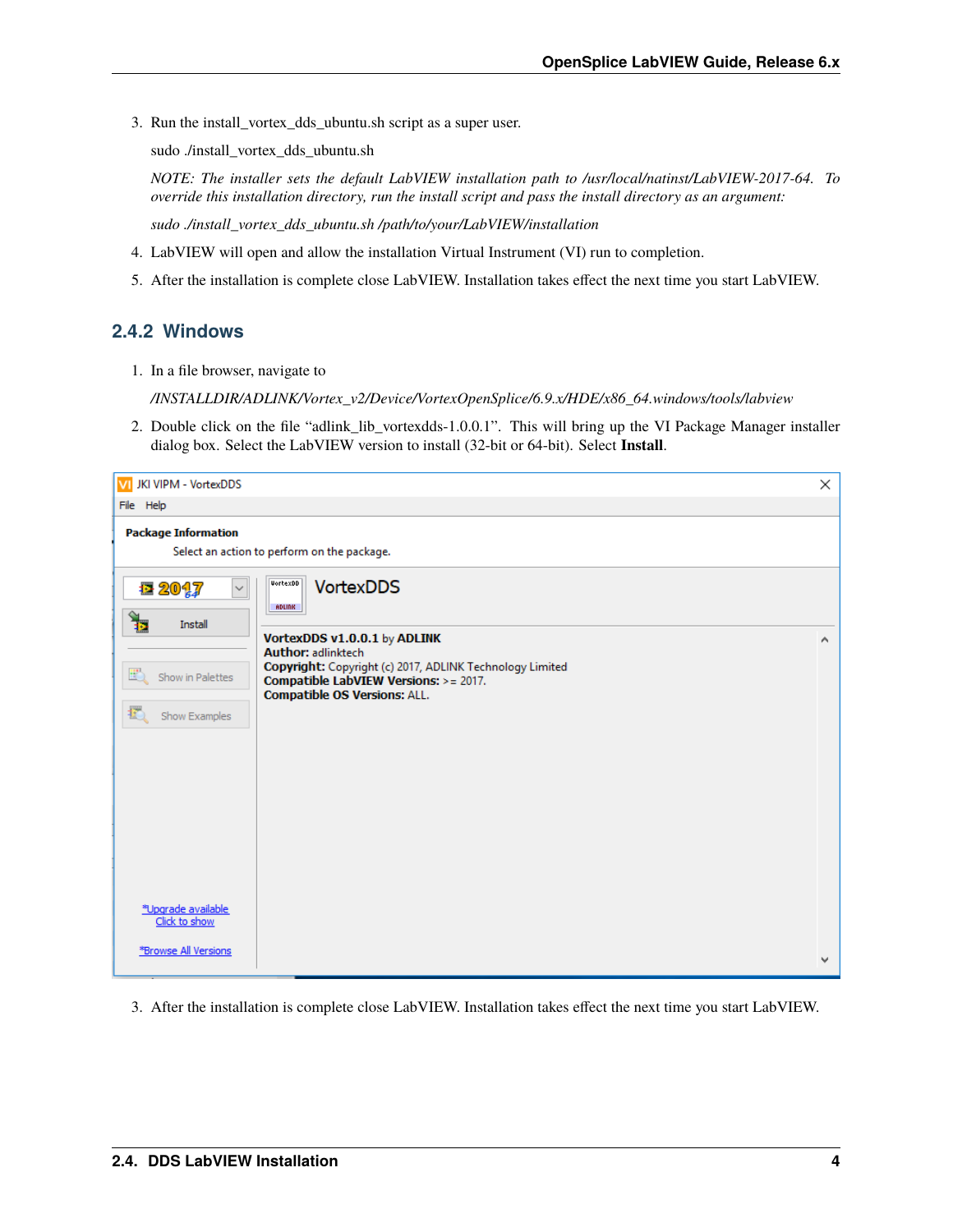### <span id="page-7-0"></span>**2.5 Running LabVIEW**

Steps:

1. Open command shell and run script to setup environment variables.

#### **Linux**

- Open a Linux terminal.
- Navigate to directory containing release.com file.

*/INSTALLDIR/ADLINK/Vortex\_v2/Device/VortexOpenSplice/6.9.x/HDE/x86\_64.linux*

• Run release.com. (Type in ". release.com" at command line.)

#### **Windows**

- Open a command prompt.
- Navigate to directory containing release.bat file.

*INSTALLDIR/ADLINK/Vortex\_v2/Device/VortexOpenSplice/6.9.x/HDE/x86\_64.win64*

- Run release.bat. (Type in "release.bat" at command line.)
- 2. Start LabVIEW using the **SAME** command shell used in Step 1.

*NOTE: If LabVIEW is NOT started from a command shell with the correct OSPL environment variables set, errors will occur when attempting to use DDS LabVIEW virtual instruments.*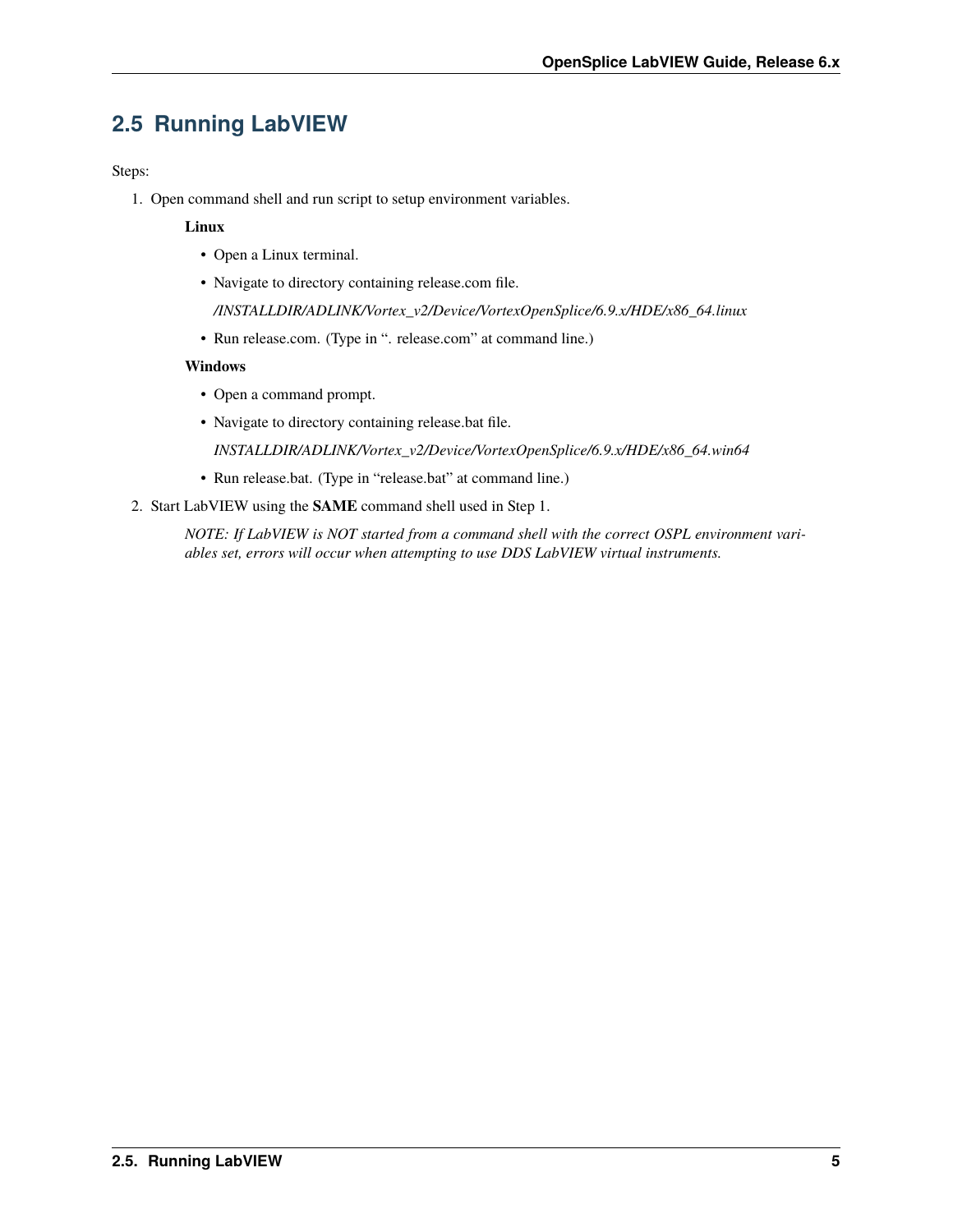### **THREE**

## **VORTEX DDS VIRTUAL INSTRUMENTS (VIS)**

<span id="page-8-0"></span>The DDS LabVIEW Integration provides a function palette with custom virtual instruments (VIs) to model reading and writing data with DDS.

| -14<br>vortex_dds_blocks |                  |               |                |               |               |
|--------------------------|------------------|---------------|----------------|---------------|---------------|
| Ø                        | ٠                | ණ             | ÷              |               |               |
| create_particip          | create_publisher | create_reader | create_subscri | create_writer | delete_entity |
| Σ                        |                  |               |                |               |               |
| wait_historical          |                  |               |                |               |               |

The Vortex DDS LabVIEW VIs are included in **VortexDDS** functions palette.

The following DDS VIs are provided:

- create\_participant.vi
- create\_publisher.vi
- create\_subscriber.vi
- create\_writer.vi
- create\_reader.vi
- wait\_historical\_data.vi
- delete\_entity.vi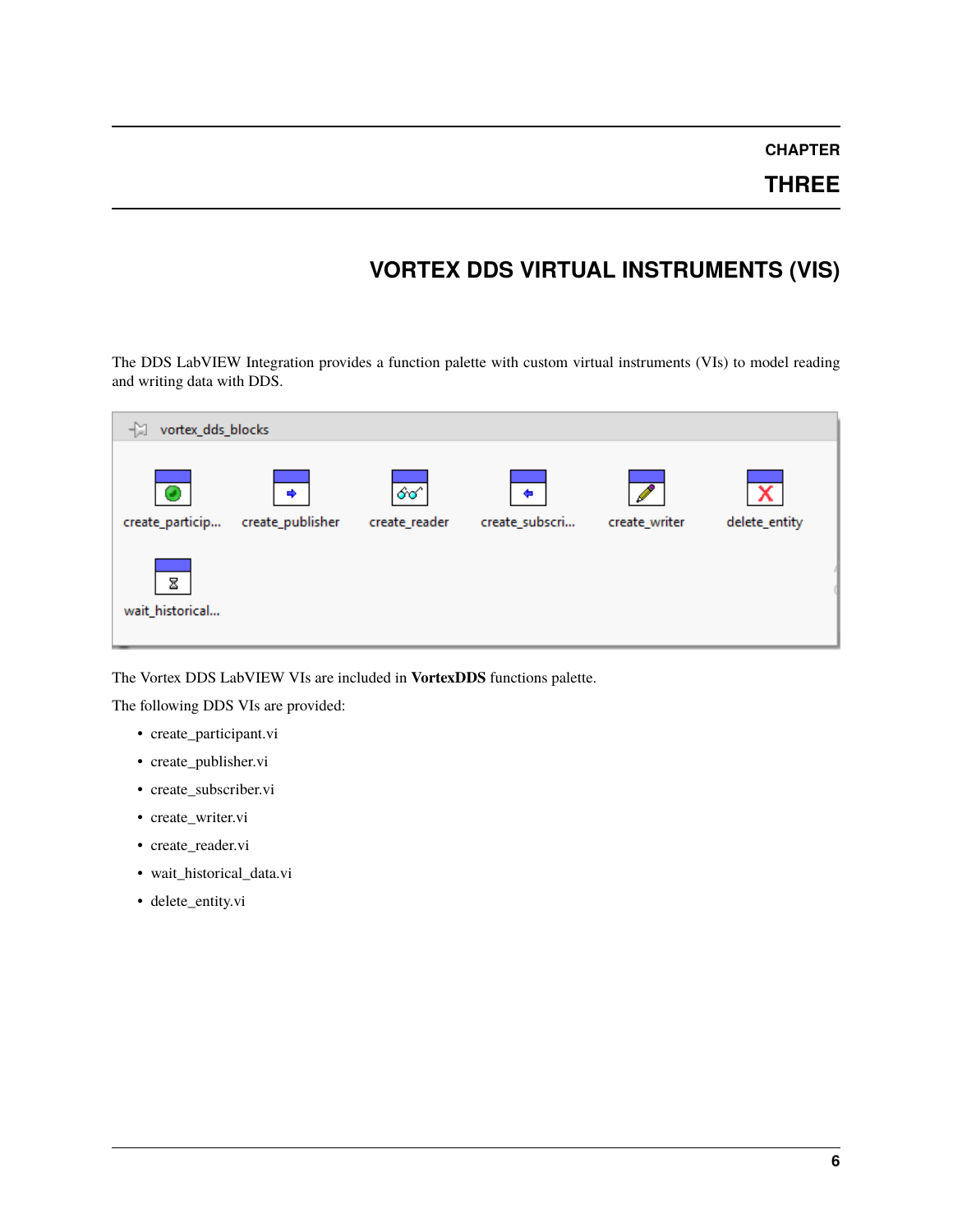### <span id="page-9-0"></span>**3.1 DDS VIs usage**

The typical way to model a DDS application in LabVIEW is as follows:

- model your DDS topics using IDL
- using the LabVIEW IDLPP process generate DDS Topic, Read and Write VIs from the IDL file
- add the generated VIs to your LabVIEW project
- create a DDS LabVIEW application using the VortexDDS functions palette and the generated VIs from the previous step

### <span id="page-9-1"></span>**3.2 QoS Profiles**

In DDS - "The Data-Distribution Service (DDS) relies on the usage of QoS. A QoS (Quality of Service) is a set of characteristics that controls some aspect of the behavior of the DDS Service."

Each DDS entity VI has an associated QoS profile. By default, the OSPL default profile is used. An XML file that specifies QoS profiles can be used to set the QoS of a DDS entity.

The QoS profile of an entity is set using the **qos\_uri** and **qos\_profile** terminals.

Please see section *[QoS Provider](#page-23-0)* for more information.

### <span id="page-9-2"></span>**3.3 create\_participant.vi**

The create\_participant VI represents a DDS domain participant entity.

In DDS - "A domain participant represents the local membership of the application in a domain. A domain is a distributed concept that links all the applications able to communicate with each other. It represents a communication plane: only the publishers and subscribers attached to the same domain may interact."

The domain id is the OSPL default domain id specified in the OSPL configuration file (file pointed by "OSPL\_URI" environment variable).

| Context Help                                                                      |  |
|-----------------------------------------------------------------------------------|--|
| vortex_dds_blocks.lvlib:create_participant.vi                                     |  |
| qos_uri<br>سنة<br>  qos_profile<br>  error in (no error)<br>ø<br>error out<br>$-$ |  |
|                                                                                   |  |
|                                                                                   |  |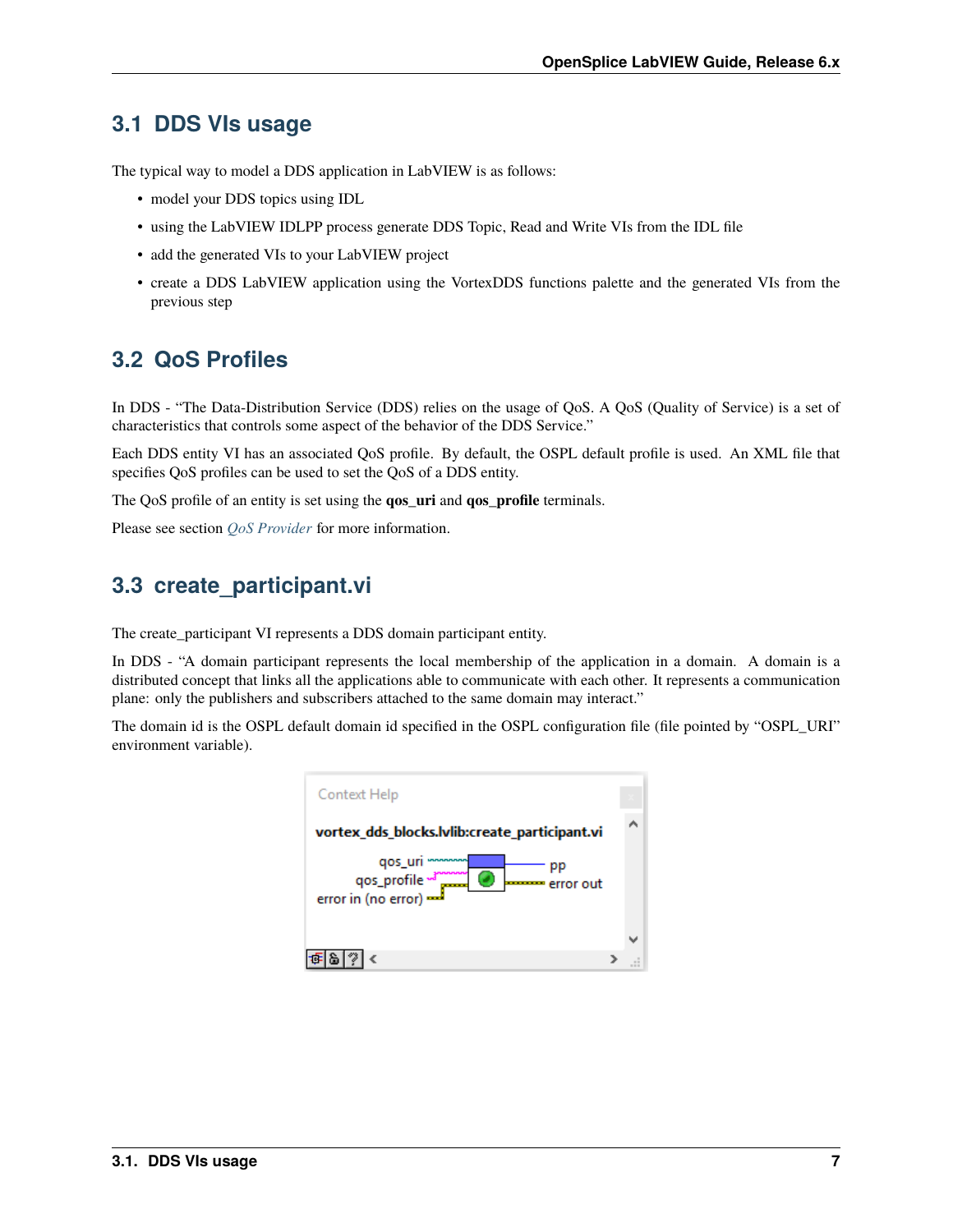| Terminal | Op-    | Name             | Description                | Output consumed by                          |
|----------|--------|------------------|----------------------------|---------------------------------------------|
| Type     | tional |                  |                            |                                             |
| Output   | no     | pp               | DDS Domain Participant en- | create_publisher.vi<br>create subscriber.vi |
|          |        |                  | tity instance              | RegisterTopic.vi                            |
| Input    | yes    | qos uri          | QoS file uri               |                                             |
| Input    | yes    | qos_profile      | Name of QoS profile        |                                             |
| Input    | yes    | $error$ in $(no$ | Input Error cluster        |                                             |
|          |        | error)           |                            |                                             |
| Output   | yes    | error out        | Error out cluster          |                                             |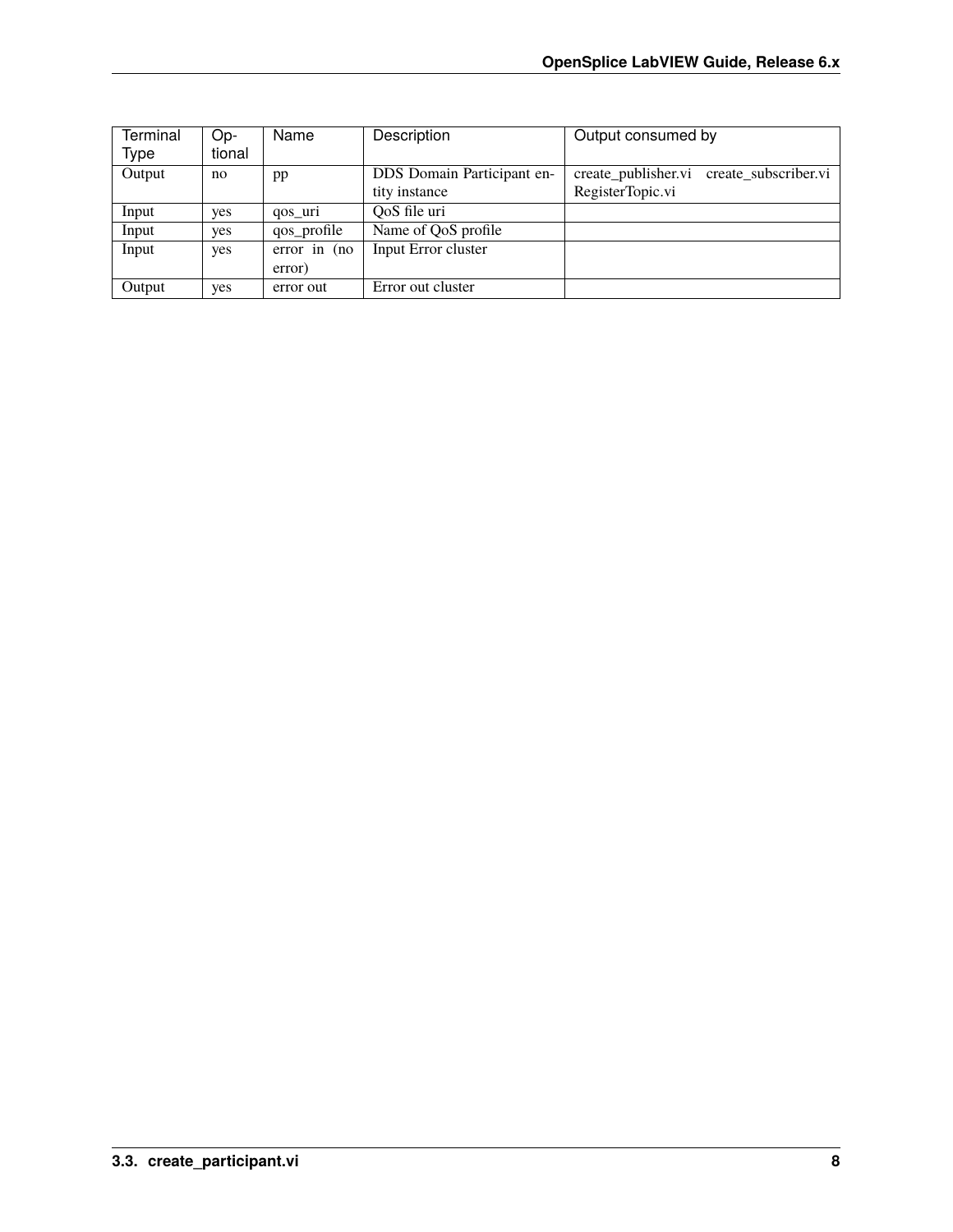# <span id="page-11-0"></span>**3.4 create\_publisher.vi**

The create\_publisher VI represents a DDS publisher entity.

In DDS, a publisher is "an object responsible for data distribution. It may publish data of different data types."



| <b>Terminal</b> | Op-    | Name             | Description                       | Output<br>consumed |
|-----------------|--------|------------------|-----------------------------------|--------------------|
| Type            | tional |                  |                                   | by                 |
| Input           | no     | pp               | DDS Domain Participant entity in- |                    |
|                 |        |                  | stance                            |                    |
| Input           | yes    | qos uri          | QoS file uri                      |                    |
| Input           | yes    | qos_profile      | Name of QoS profile               |                    |
| Input           | yes    | error in (no er- | Input Error cluster               |                    |
|                 |        | ror)             |                                   |                    |
| Output          | no     | pub              | DDS publisher entity instance     | create writer.vi   |
| Output          | yes    | error out        | Error out cluster                 |                    |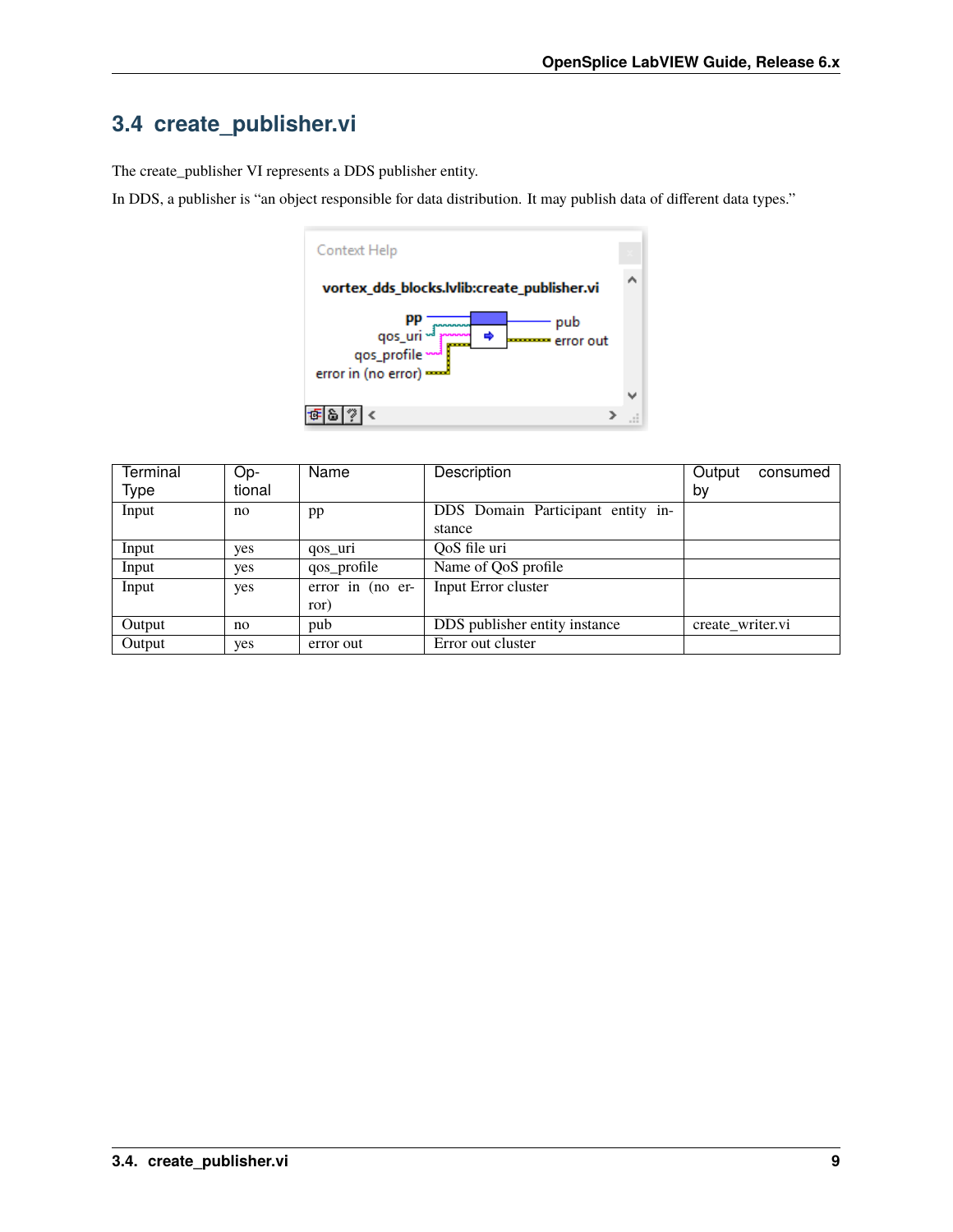### <span id="page-12-0"></span>**3.5 create\_subscriber.vi**

The create\_subscriber VI represents a DDS subscriber entity.

In DDS, a subscriber is "an object responsible for receiving published data and making it available to the receiving application. It may receive and dispatch data of different specified types."



| Terminal | Op-    | Name             | Description                       | Output           | consumed |
|----------|--------|------------------|-----------------------------------|------------------|----------|
| Type     | tional |                  |                                   | by               |          |
| Input    | no     | pp               | DDS Domain Participant entity in- |                  |          |
|          |        |                  | stance                            |                  |          |
| Input    | yes    | qos uri          | OoS file uri                      |                  |          |
| Input    | yes    | qos_profile      | Name of QoS profile               |                  |          |
| Input    | yes    | error in (no er- | Input Error cluster               |                  |          |
|          |        | ror)             |                                   |                  |          |
| Output   | no     | sub              | DDS subscriber entity instance    | create reader.vi |          |
| Output   | yes    | error out        | Error out cluster                 |                  |          |

### <span id="page-12-1"></span>**3.6 create\_writer.vi**

The create\_writer VI represents a DDS data writer entity.

In DDS - "The DataWriter is the object the application must use to communicate to a publisher the existence and value of data-objects of a given type."

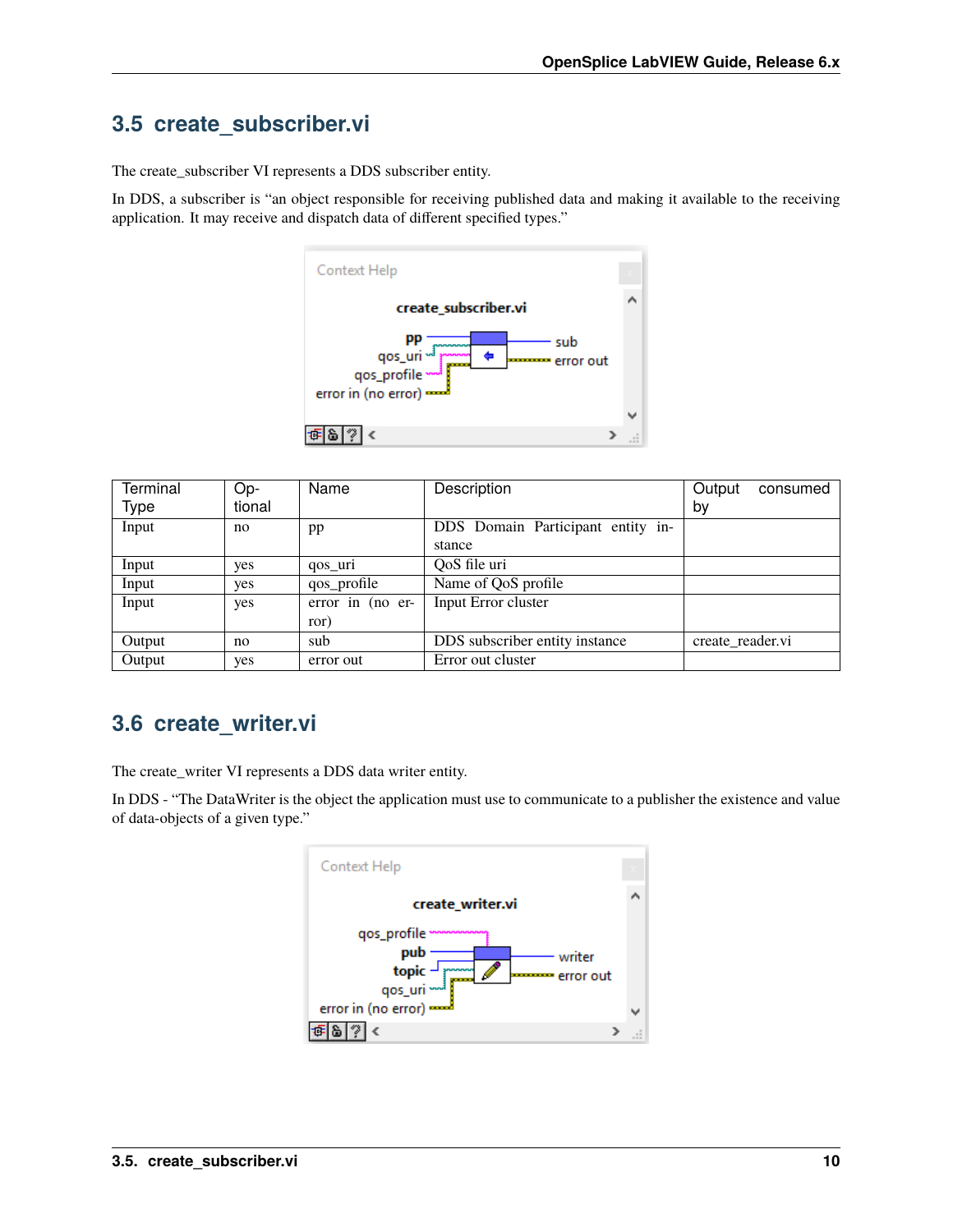| <b>Terminal Type</b> | Optional | Name                | Description                   | Output consumed by |
|----------------------|----------|---------------------|-------------------------------|--------------------|
| Input                | no       | pub                 | DDS publisher entity instance |                    |
| Input                | no       | topic               | DDS Topic entity instance     |                    |
| Input                | yes      | qos uri             | QoS file uri                  |                    |
| Input                | yes      | qos_profile         | Name of QoS profile           |                    |
| Input                | yes      | error in (no error) | Input Error cluster           |                    |
| Output               | no       | writer              | DDS writer entity instance    | write.vi           |
| Output               | yes      | error out           | Error out cluster             |                    |

### <span id="page-13-0"></span>**3.7 create\_reader.vi**

The create\_reader VI represents a DDS data reader entity.

In DDS - "To access the received data, the application must use a typed DataReader attached to the subscriber."



| <b>Terminal Type</b> | Optional | Name                | Description                    | Output consumed by |
|----------------------|----------|---------------------|--------------------------------|--------------------|
| Input                | no       | sub                 | DDS subscriber entity instance |                    |
| Input                | no       | topic               | DDS Topic entity instance      |                    |
| Input                | yes      | qos uri             | QoS file uri                   |                    |
| Input                | yes      | qos_profile         | Name of QoS profile            |                    |
| Input                | yes      | error in (no error) | Input Error cluster            |                    |
| Output               | no       | reader              | DDS reader entity instance     | read.vi            |
| Output               | yes      | error out           | Error out cluster              |                    |

### <span id="page-13-1"></span>**3.8 wait\_historical\_data.vi**

The wait\_historical\_data VI specifies that the Reader will wait for historical data to arrive. The timeout terminal is for setting time period (in seconds) determining how long the Reader should wait for the historical data. If the timeout is reached, then any remaining historical data may be interleaved with new data.

| Terminal | Op-    | Name                | Description                            | Output | consumed |
|----------|--------|---------------------|----------------------------------------|--------|----------|
| Type     | tional |                     |                                        | by     |          |
| Input    | no     | reader              | DDS Reader entity instance             |        |          |
| Input    | yes    | histori-            | wait for historical data timeout (sec- |        |          |
|          |        | cal timeout         | onds)                                  |        |          |
| Input    | ves    | error in (no error) | Input Error cluster                    |        |          |
| Output   | ves    | error out           | Error out cluster                      |        |          |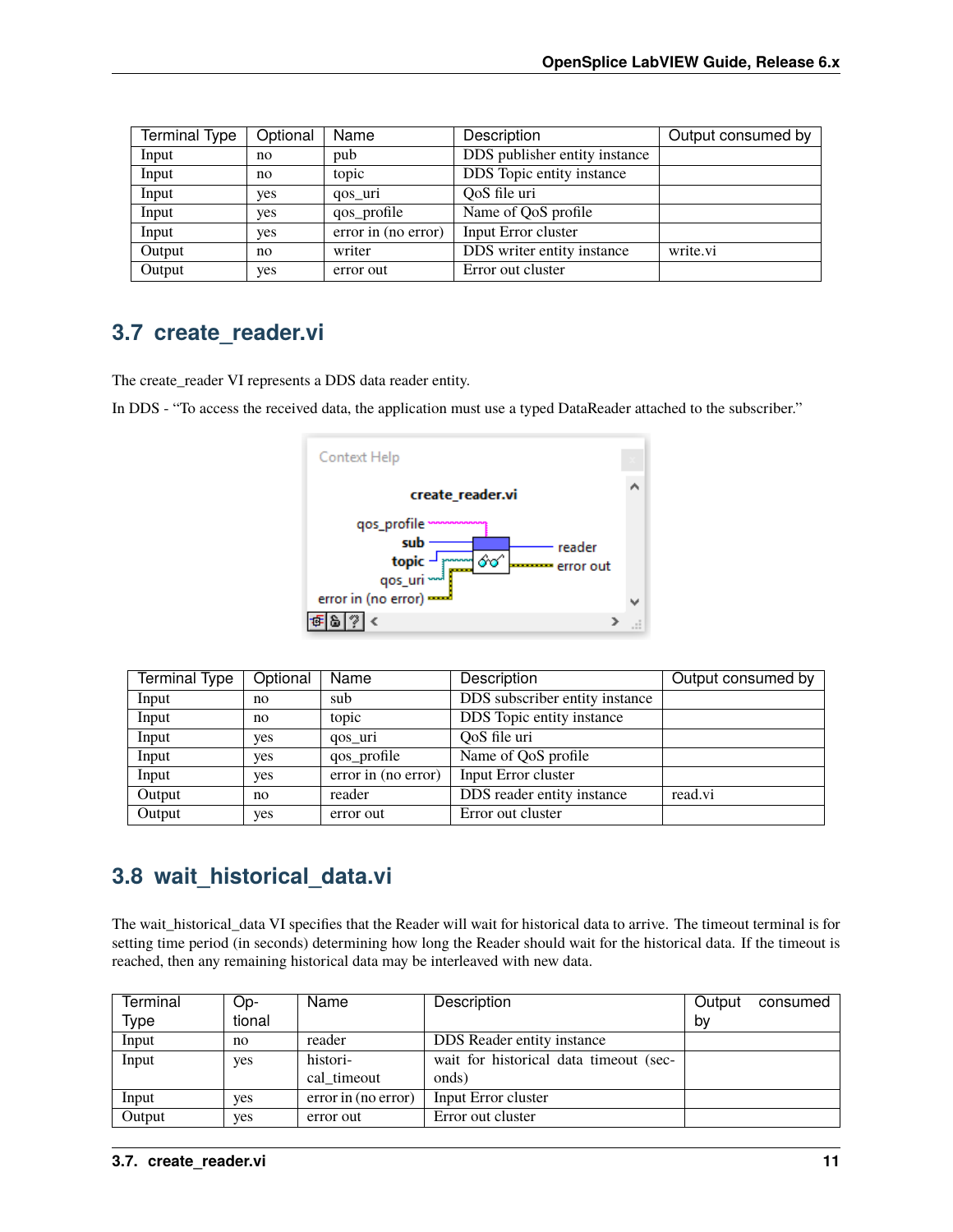

### <span id="page-14-0"></span>**3.9 delete\_entity.vi**

The delete\_entity VI is used to delete a DDS entity. Connect the DDS participant to the entity terminal to delete the participant (pp) in a LabVIEW DDS application.

*NOTE: If the user application VI stops due to an error and does not run to completion, the participant entity is not deleted and leaks occur. The participants are deleted once the user closes LabVIEW.*

| Context Help              |  |
|---------------------------|--|
| delete_entity.vi          |  |
| entity                    |  |
|                           |  |
| 香 8  ? <br>$\left\langle$ |  |

| Terminal Type   Optional   Name   Description |    |                            | Output consumed by |
|-----------------------------------------------|----|----------------------------|--------------------|
| Input                                         | no | entity DDS entity instance |                    |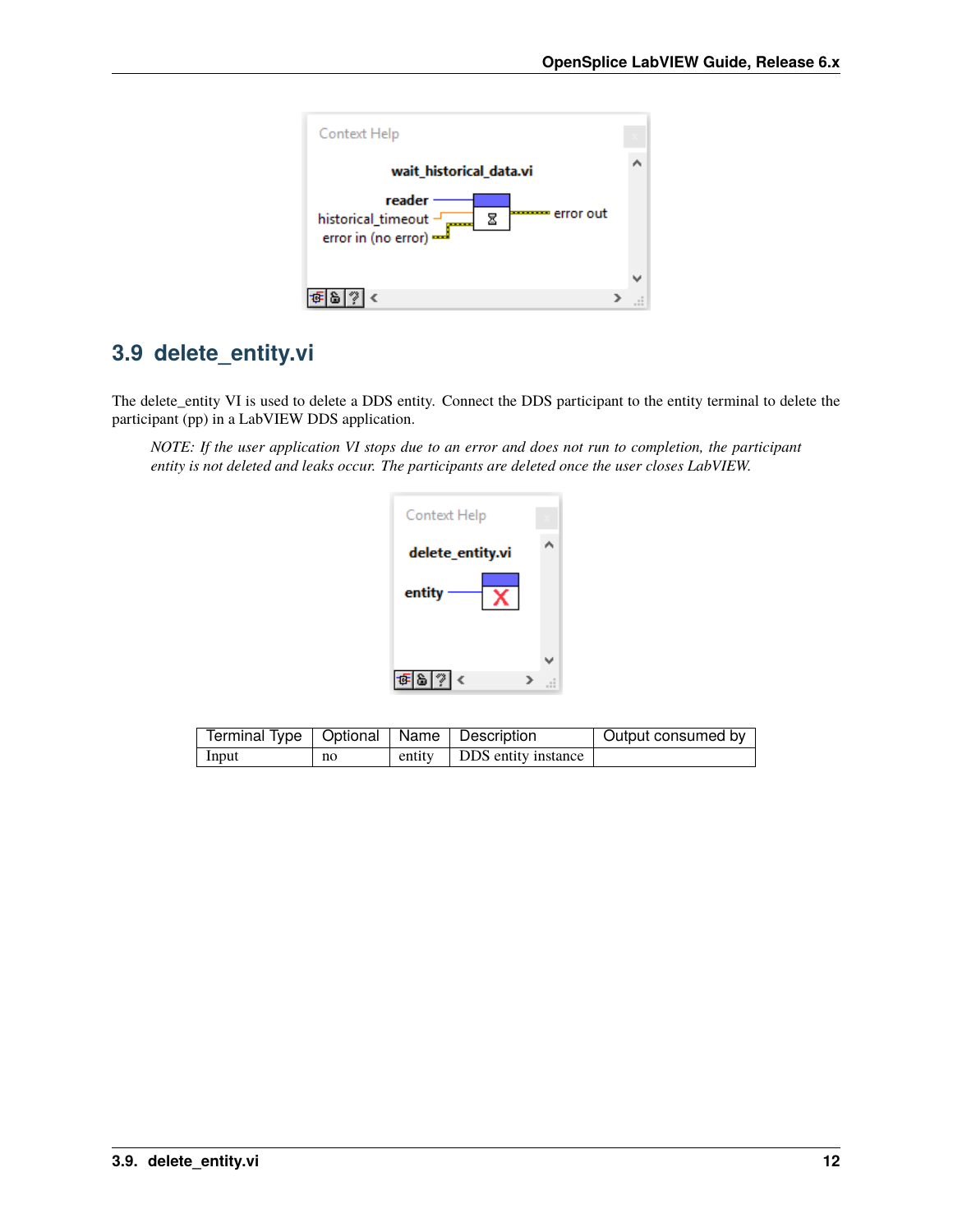### **LABVIEW GENERATION FROM IDL**

<span id="page-15-0"></span>While creating a DDS application in LabVIEW, the user must create Topic VIs which map to DDS topic types. In addition to registering a topic, the user neeeds to create DDS Read and DDS Write VIs. LabVIEW data is represented in clusters. The DDS Read and Write VIs have terminals that require a LabVIEW cluster. On data writes, the LabVIEW clusters are converted to DDS topic types and on data reads, the DDS topic types are converted to LabVIEW clusters.

The user can generate the LabVIEW clusters and DDS VIs from an IDL file.

The DDS LabVIEW Integration supports generation of LabVIEW typedefs and VIs from IDL. This chapter describes the details of the IDL-LabVIEW binding.

### <span id="page-15-1"></span>**4.1 Generating LabVIEW VIs from an IDL File IDLPP**

DDS Topic Types can be described in an IDL file. The LabVIEW IDL generation is done using the **Import\_IDL** Tools menu in LabVIEW.

#### *Tools/VortexDDS/Import\_IDL*

In the IDL file, ensure that any topic structures have the OSPL specific annotation *pragma keylist* defined. This value is added as a **keylist constant** to the *key* terminal of the generated RegisterTopic.vi.

Select the IDL file and a folder for the generated VIs.

Upon successful generation the VIs are located in the folder that was chosen. A dialog box appears indicating the path of the generated VIs and the IDL file.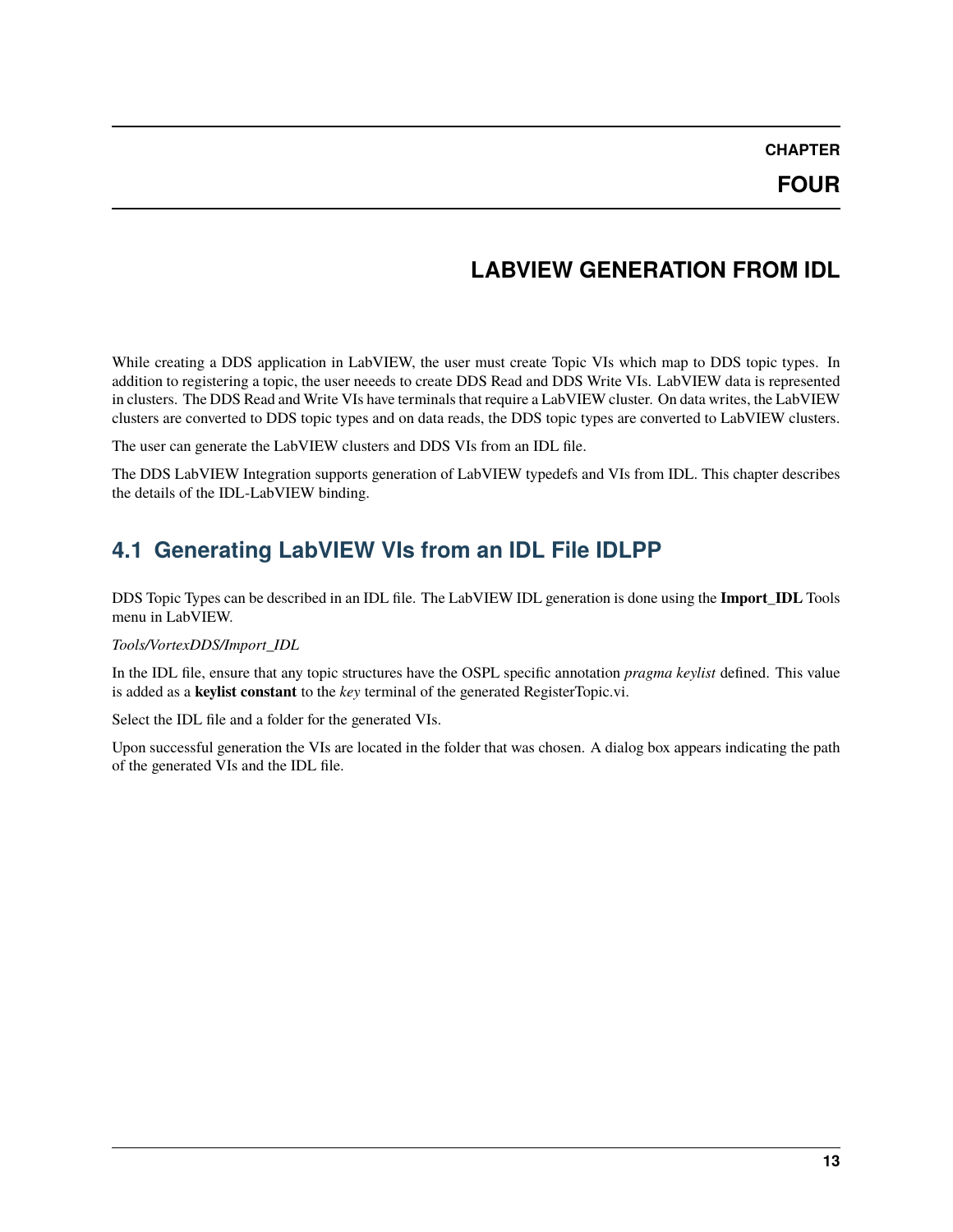| Tools<br>Window<br>Help                   |                   |
|-------------------------------------------|-------------------|
| Measurement & Automation Explorer         |                   |
| Instrumentation                           | ▶                 |
| Profile                                   |                   |
| Security                                  |                   |
| User Name                                 |                   |
| Information on Building Applications      |                   |
| LLB Manager                               |                   |
| Import                                    |                   |
| <b>Shared Variable</b>                    |                   |
| Distributed System Manager                |                   |
| Find VIs on Disk                          |                   |
| Prepare Example VIs for NI Example Finder |                   |
| Remote Panel Connection Manager           |                   |
| Web Publishing Tool                       |                   |
| Find LabVIEW Add-ons                      |                   |
| VI Package Manager                        |                   |
| <b>VortexDDS</b>                          | Import_IDL        |
| Advanced                                  | List_qos_profiles |
| Options                                   |                   |

| <b>IDL VI Generator</b> |                                                                                                                                                                                             | × |
|-------------------------|---------------------------------------------------------------------------------------------------------------------------------------------------------------------------------------------|---|
|                         | <b>IDLPP VI Generator:</b><br>Select the IDL File to create VIs for<br>- registering Topics<br>- generating Topic Clusters and Enums<br>- writting to the Topic<br>- reading from the Topic |   |
|                         | Path to IDL File                                                                                                                                                                            |   |
|                         | è<br>C:\LabVIEW Test\ShapesTest.idl                                                                                                                                                         |   |
|                         | <b>Target Directory for generated VIs</b>                                                                                                                                                   |   |
|                         | b<br>뭡 C:\LabVIEW Test\generated VIs                                                                                                                                                        |   |
|                         | Cancel<br><b>OK</b>                                                                                                                                                                         |   |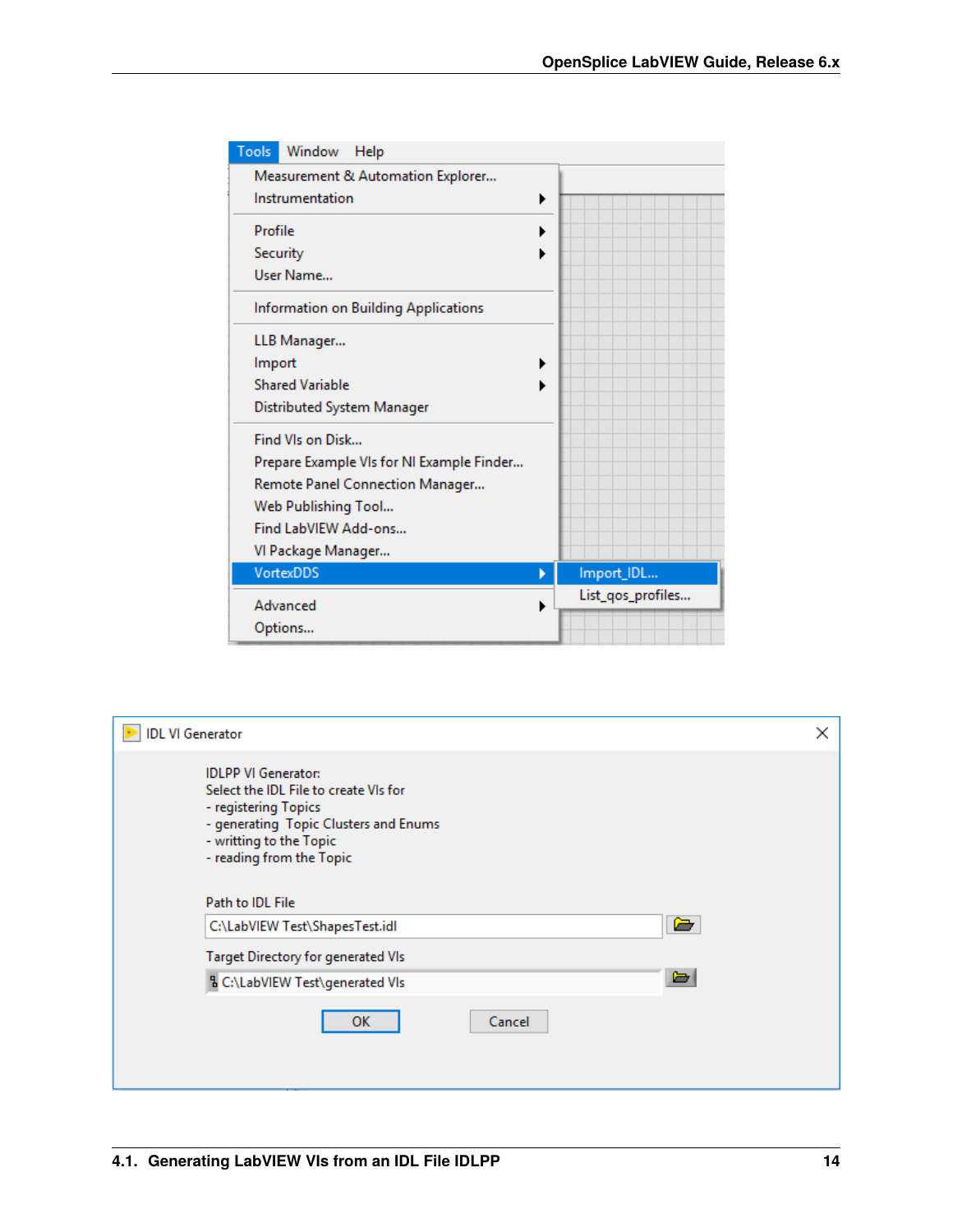

## <span id="page-17-0"></span>**4.2 Generated Artifacts**

The following table defines the LabVIEW artifacts generated from IDL concepts:

| <b>IDL Concept</b> | LabVIEW Concept | Comment                                                 |
|--------------------|-----------------|---------------------------------------------------------|
| module             |                 | Appended to the name of each VI contained in the module |
| enum               | enum            | a LabVIEW .ctl file.                                    |
| enum value         | enum value      |                                                         |
| struct             | cluster         | a LabVIEW .ctl file.                                    |
| field              | cluster field   |                                                         |
| sequence           | array           |                                                         |
| array              | array           |                                                         |

#### **Datatype mappings**

The following table shows the LabVIEW equivalents to IDL primitive types:

| <b>DDS IDL</b>                    | <b>LabVIEW Type</b>             |
|-----------------------------------|---------------------------------|
| boolean                           | Boolean                         |
| char                              | int <sub>8</sub>                |
| octet                             | uint8                           |
| short                             | int16                           |
| unsigned short                    | uint16                          |
| long                              | int32                           |
| unsigned long                     | uint32                          |
| long long                         | int <sub>64</sub>               |
| unsigned long long                | uint <sub>64</sub>              |
| float                             | single-precision floating point |
| double                            | double-precision floating point |
| string                            | String                          |
| <b>Unsupported DDS data types</b> |                                 |
| wchar                             | not supported                   |
| wstring                           | not supported                   |
| any                               | not supported                   |
| long double                       | not supported                   |
| union                             | not supported                   |
| inheritance                       | not supported                   |

#### **Generated VIs and controls**

For each struct in the IDL file, the following VIs and controls are generated: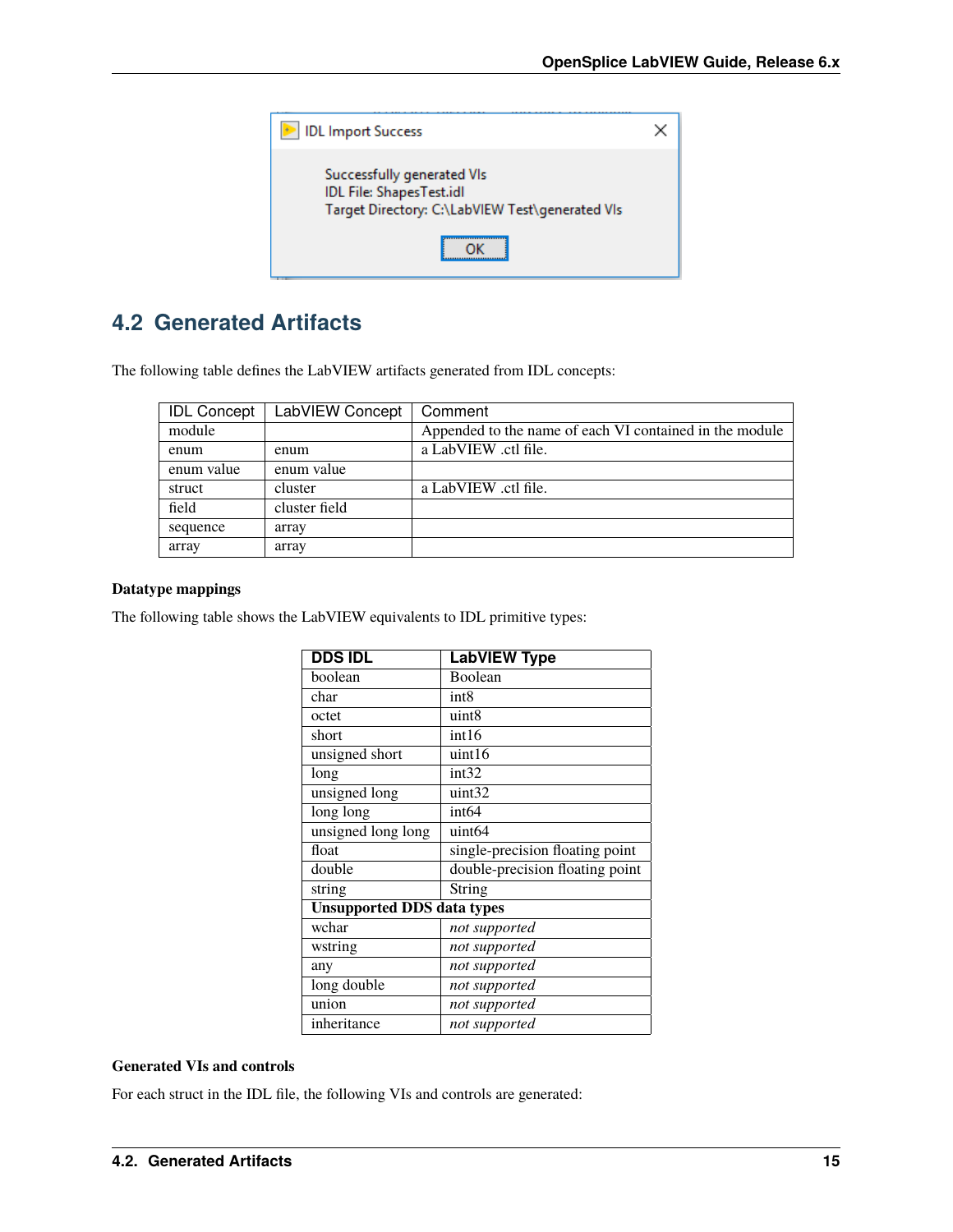- RegisterTopic.vi
- Write.vi
- Read.vi
- CicoTable.vi (Copy-in copy-out)
- Topic cluster.ctl (corresponds to each struct in IDL File)
- Enum.ctl (corresponds to each enum in IDL File)

The "moduleName\_structName" is appended to the name of each VI and control that is generated.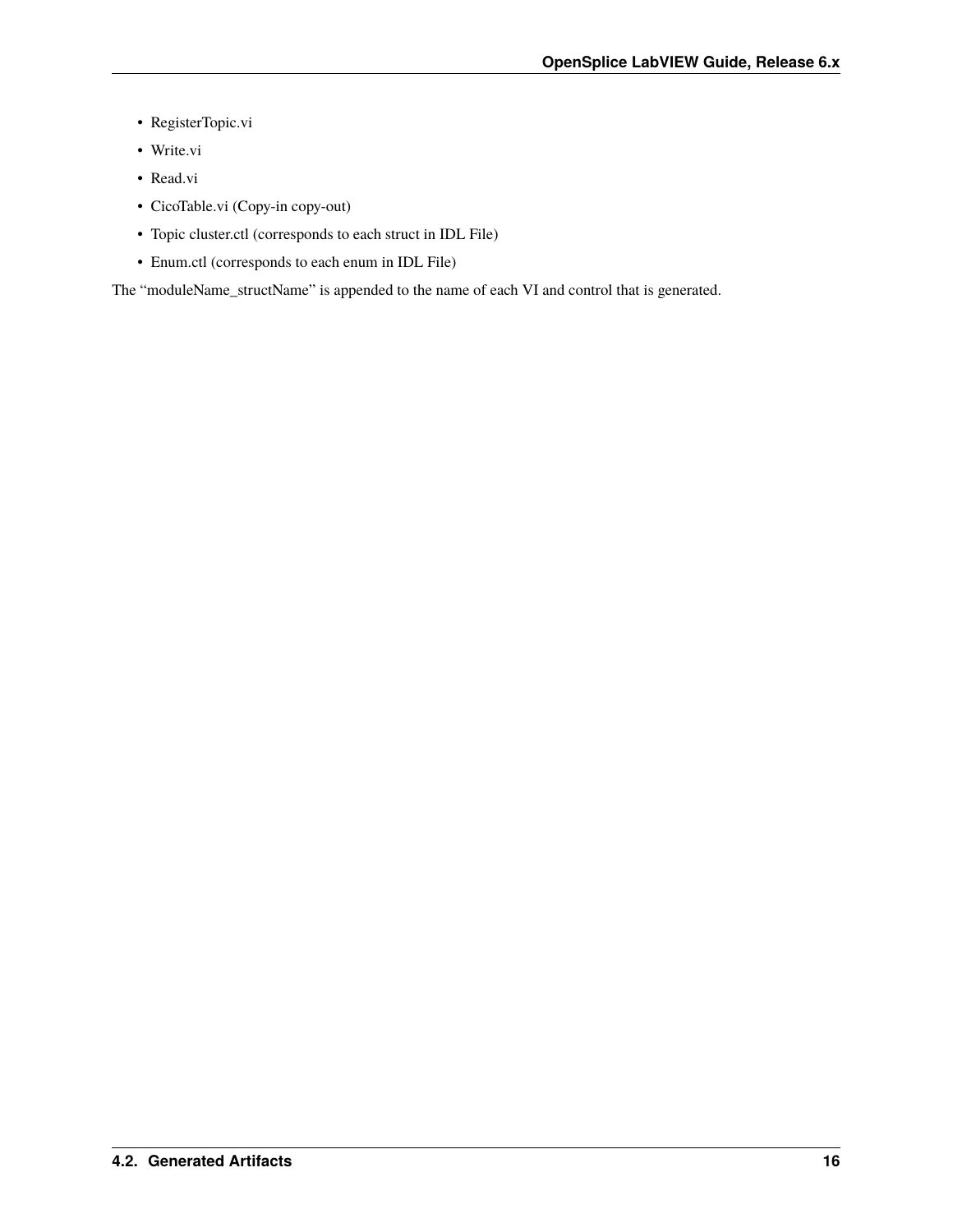# <span id="page-19-0"></span>**4.3 RegisterTopic.vi**

The RegisterTopic.vi represents a DDS topic type. The DDS topic corresponds to a single data type. In DDS, data is distributed by publishing and subscribing topic data samples.



| Terminal | Op-    | Name                | Description                   | Output consumed by       |
|----------|--------|---------------------|-------------------------------|--------------------------|
| Type     | tional |                     |                               |                          |
| Input    | no     | DomainParticipan-   | DDS Domain Participant entity |                          |
|          |        | tHandle             | instance                      |                          |
| Input    | no     | TopicName           | <b>DDS</b> Topic Name         |                          |
| Input    | yes    | QosProfilePath      | QoS file uri                  |                          |
| Input    | yes    | QoSProfileName      | Name of QoS profile           |                          |
| Input    | yes    | error in (no error) | Input Error cluster           |                          |
| Output   | no     | topicHandle         | DDS Topic entity instance     | create reader.vi<br>cre- |
|          |        |                     |                               | ate_writer.vi            |
| Output   | yes    | error out           | Error out cluster             |                          |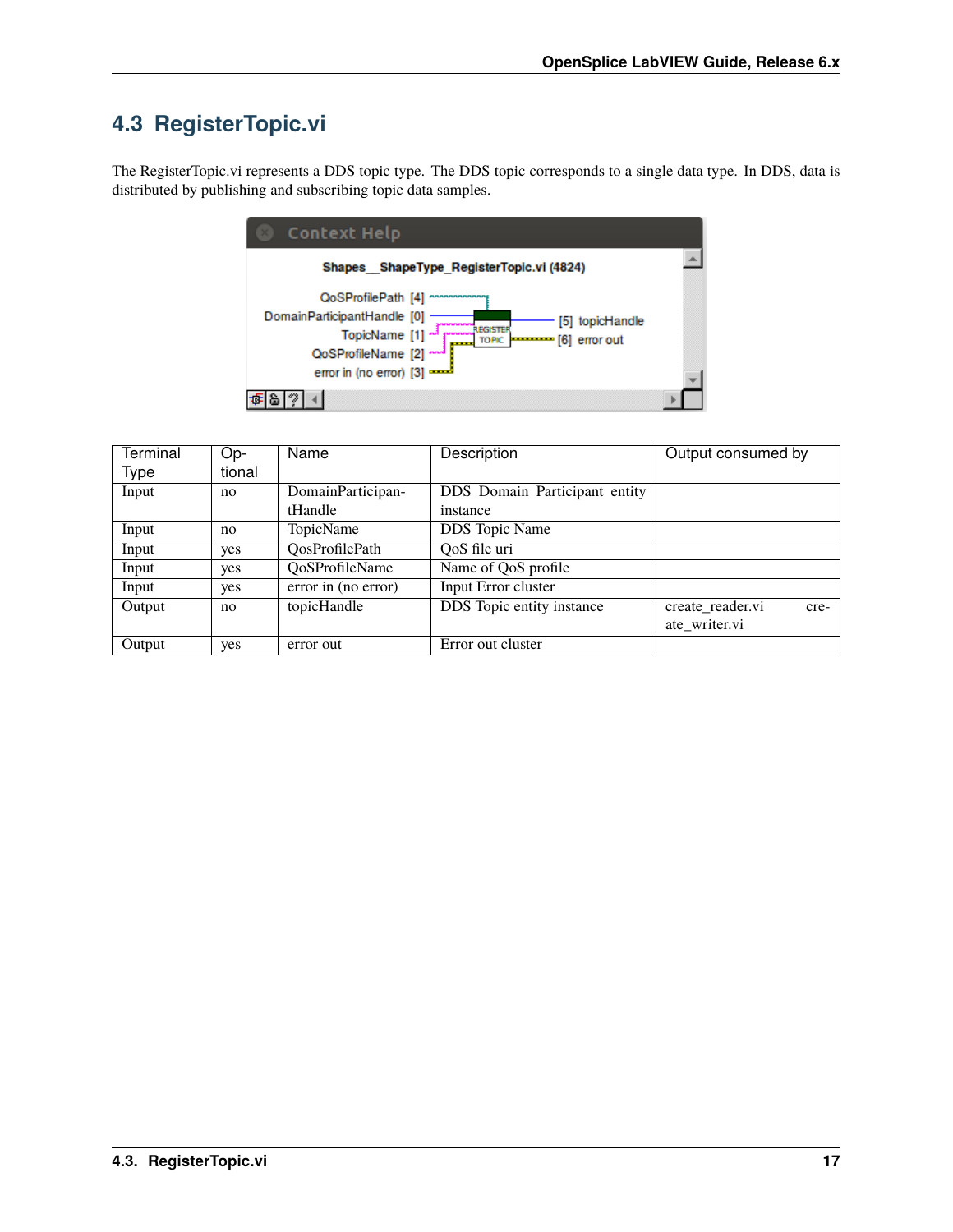### <span id="page-20-0"></span>**4.4 Read.vi**

| <b>Context Help</b>                                                                                                                                                                                                                                                                                                           |  |
|-------------------------------------------------------------------------------------------------------------------------------------------------------------------------------------------------------------------------------------------------------------------------------------------------------------------------------|--|
| Shapes ShapeType Read.vi (4815)                                                                                                                                                                                                                                                                                               |  |
| query expression [5]<br>mask [7]<br>readerHandle [11]<br>[3] no of samples<br>,,,,,,,,,,<br>max_samples [10] -<br><b>ی</b> samples<br>read_operation [9]<br>dds_sample_info_array ] 11] a<br>error in (no error) [8]<br><del>Le</del> [0]error out<br>wait available data timeout [6]<br>query parameters [4] x00000000000000 |  |
|                                                                                                                                                                                                                                                                                                                               |  |

The DDS Read.vi is used to read DDS samples from a specific topic.

| <b>Terminal</b> | $Op-$  | Name                  | Description                           | Output   | con- |
|-----------------|--------|-----------------------|---------------------------------------|----------|------|
| Type            | tional |                       |                                       | sumed by |      |
| Input           | no     | readerHandle          | DDS Reader entity instance            |          |      |
| Input           | yes    | mask                  | LabVIEW<br>read condition masks       |          |      |
|                 |        |                       | cluster                               |          |      |
| Input           | yes    | max_samples           | maximum number of samples to read     |          |      |
| Input           | yes    | read_operation        | READ or TAKE default operation is     |          |      |
|                 |        |                       | <b>TAKE</b>                           |          |      |
| Input           | yes    | query_expression      | expression to filter samples based on |          |      |
|                 |        |                       | a query                               |          |      |
| Input           | yes    | query_parameters      | parameters for the query expression   |          |      |
| Input           | yes    | wait available data   | wait for data available timeout (sec- |          |      |
|                 |        | timeout               | onds)                                 |          |      |
| Input           | yes    | error in (no error)   | Input Error cluster                   |          |      |
| Output          | yes    | no_of_samples         | Number of samples read                | user     |      |
| Output          | no     | samples               | LabVIEW cluster                       | user     |      |
| Output          | yes    | dds_sample_info_array | sample information                    | user     |      |
| Output          | yes    | error out             | Error out cluster                     |          |      |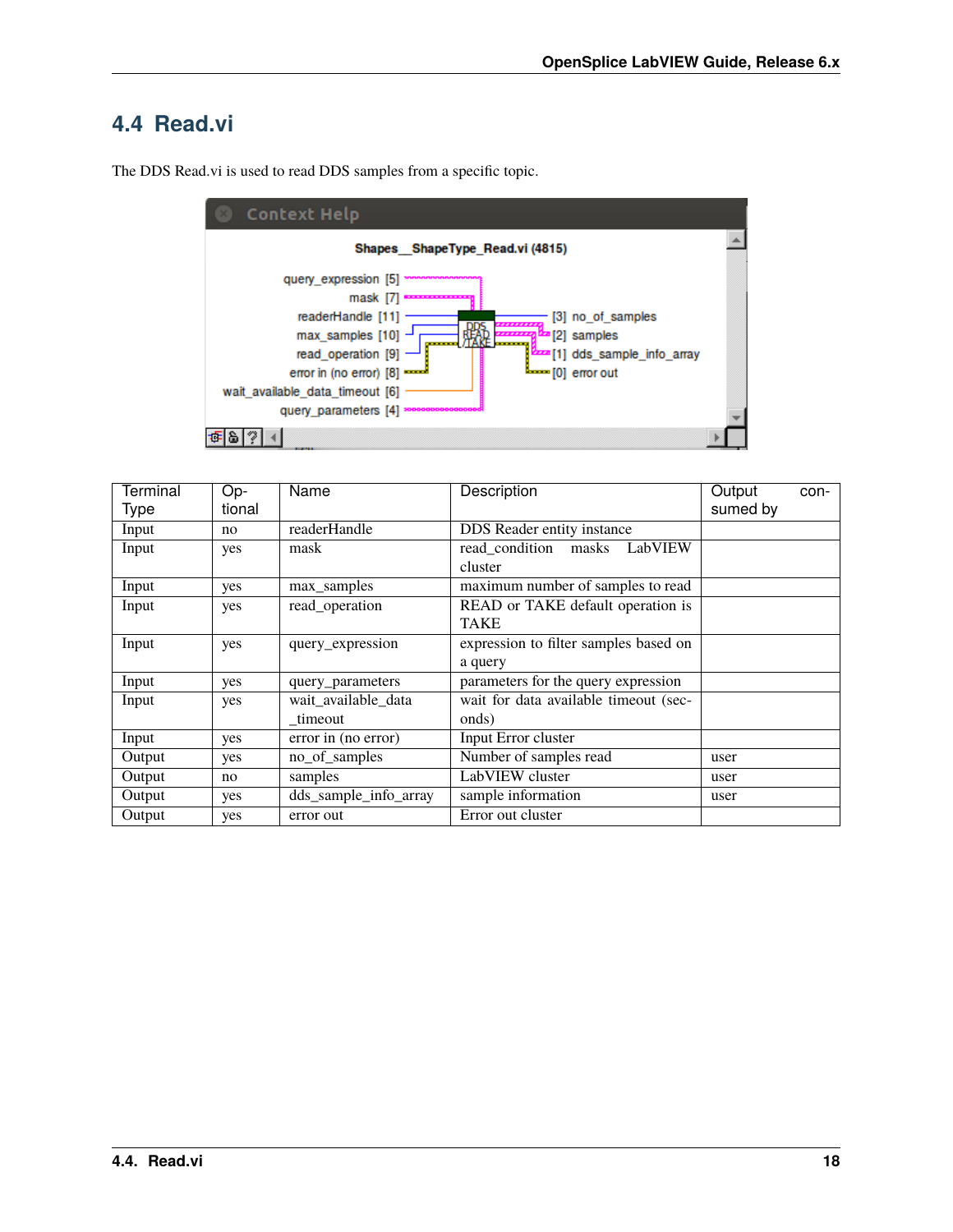### <span id="page-21-0"></span>**4.4.1 Filters**

The filtering of incoming samples can happen based on a query and/or on a sample read condition(s).

#### **Query**

query\_expression: The expression is a SQL condition.

query\_parameters: Each parameter element must be an array element.

*Note: Query expressions are only validated at runtime. If they are incorrect, errors will occur while running the VI.*

#### **Read Condition**

The read condition mask specified will filter the samples that are read or take(n).

Example: For a reader, the Sample State has **Not Read** selected and **Read** deselected.

Only samples with a Sample State **Not Read** will be processed with read or take. Any samples with the **Read** sample state will not be read or take(n).



| query_expression<br>52 |  |
|------------------------|--|
| mask<br><b>PEN</b>     |  |
| query parameters       |  |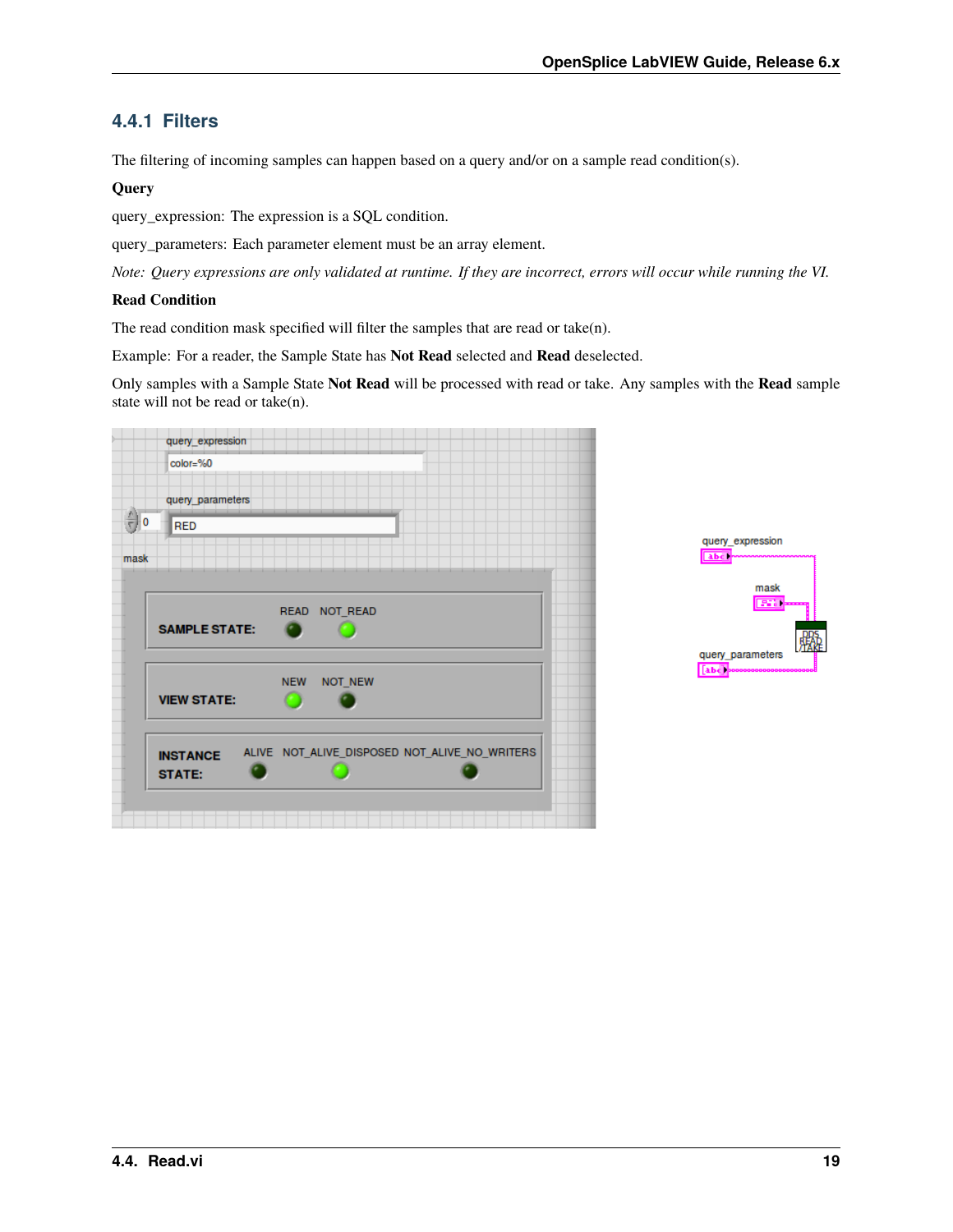### <span id="page-22-0"></span>**4.5 Write.vi**



The DDS Write.vi is used to write DDS samples to a specific topic.

| <b>Terminal</b> | Op-    | Name                        | Description                                                                         | Output<br>con- |
|-----------------|--------|-----------------------------|-------------------------------------------------------------------------------------|----------------|
| Type            | tional |                             |                                                                                     | sumed by       |
| Input           | no     | writerHandle                | DDS Writer entity instance                                                          |                |
| Input           | yes    | write op                    | DISPOSE,<br>WRITE.<br>write<br>operation:<br>WRITE_DISPOSE Default operation: WRITE |                |
| Input           | no     | data                        | samples LabVIEW cluster                                                             | <b>DDS</b>     |
| Input           | yes    | wait_pub_matched<br>timeout | wait for publication matched timeout (seconds)                                      |                |
| Input           | yes    |                             | write_after_timeout_write_samples_after_timeout                                     |                |
| Input           | yes    | error in (no error)         | Input Error cluster                                                                 |                |
| Output          | yes    | error out                   | Error out cluster                                                                   |                |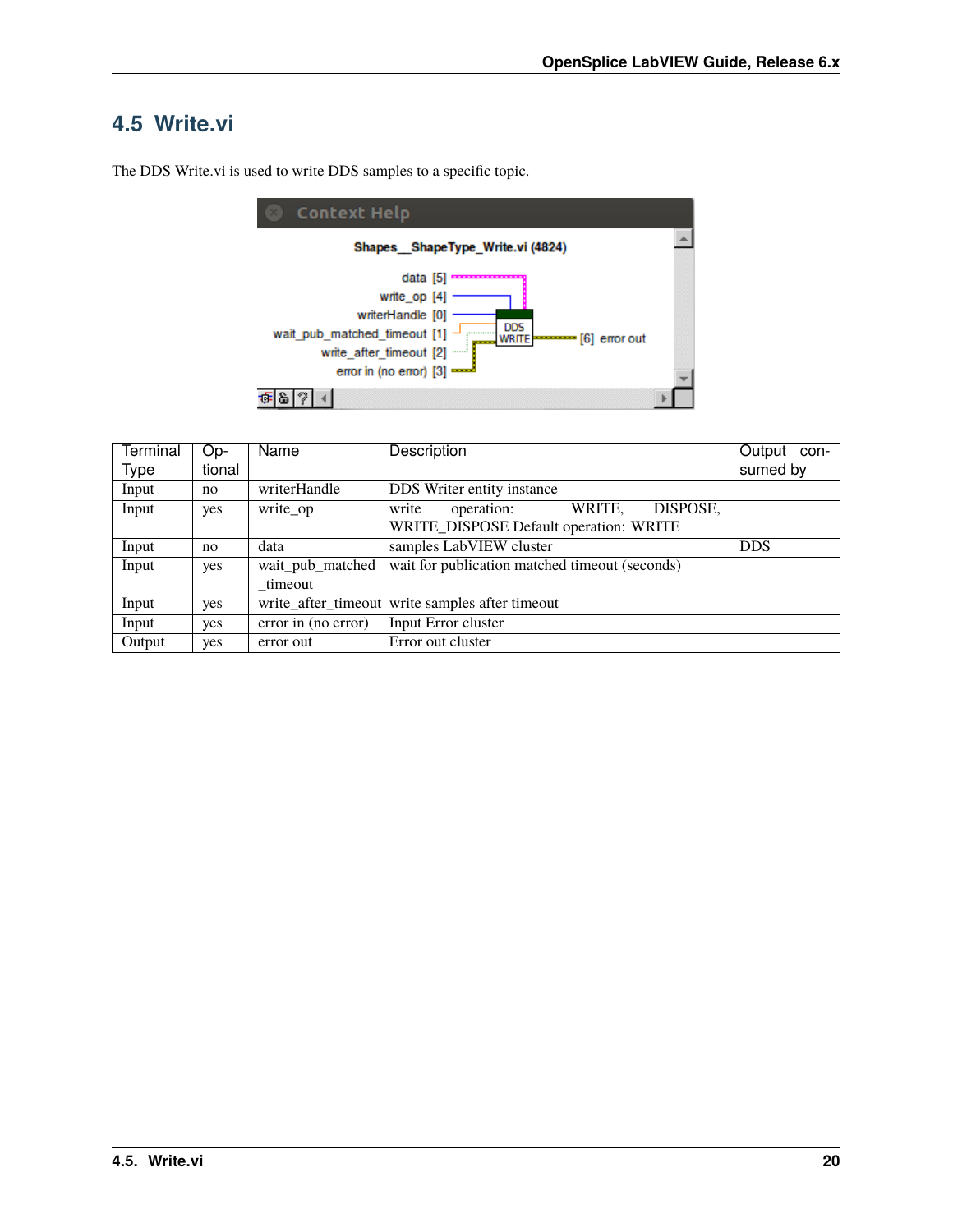## **QOS PROVIDER**

<span id="page-23-0"></span>Each Vortex DDS virtual instrument (VI) has a QoS file uri terminal and a QoS profile terminal. These terminals are used to set the QoS profile. By default, the OSPL default profile is used. In DDS - The Data-Distribution Service (DDS) relies on the usage of QoS. A QoS (Quality of Service) is a set of characteristics that controls some aspect of the behavior of the DDS Service.

Each DDS VI has an associated QoS profile. By default, the OSPL default profile is used. An XML file that specifies QoS profiles can be used to set the QoS of a DDS block.

The following section explains how the QoS is set for a DDS entity using the QoS Provider.

# <span id="page-23-1"></span>**5.1 QoS Provider File**

Quality of Service for DDS entities is set using XML files based on the XML schema file DDS\_QoSProfile.xsd. These XML files contain one or more QoS profiles for DDS entities.

**Note:** Sample QoS Profile XML files can be found in the LabVIEW DDS examples directories.

# <span id="page-23-2"></span>**5.2 QoS Profile**

A QoS profile consists of a name. The file contains QoS elements for one or more DDS entities. A skeleton file without any QoS values is displayed below to show the structure of the file.

```
<dds xmlns="http://www.omg.org/dds/" xmlns:xsi="http://www.w3.org/2001/XMLSchema-instance
ightharpoonup"
            xsi:schemaLocation="file:DDS_QoSProfile.xsd">
    <qos_profile name="DDS QoS Profile Name">
        <datareader_qos></datareader_qos>
        <datawriter_qos></datawriter_qos>
        <domainparticipant_qos></domainparticipant_qos>
        <subscriber_qos></subscriber_qos>
        <publisher_qos></publisher_qos>
        <topic_qos></topic_qos>
    </qos_profile>
</dds>
```
#### **Example: Specify Publisher Partition**

The example below specifies the publisher's partitions as A and B.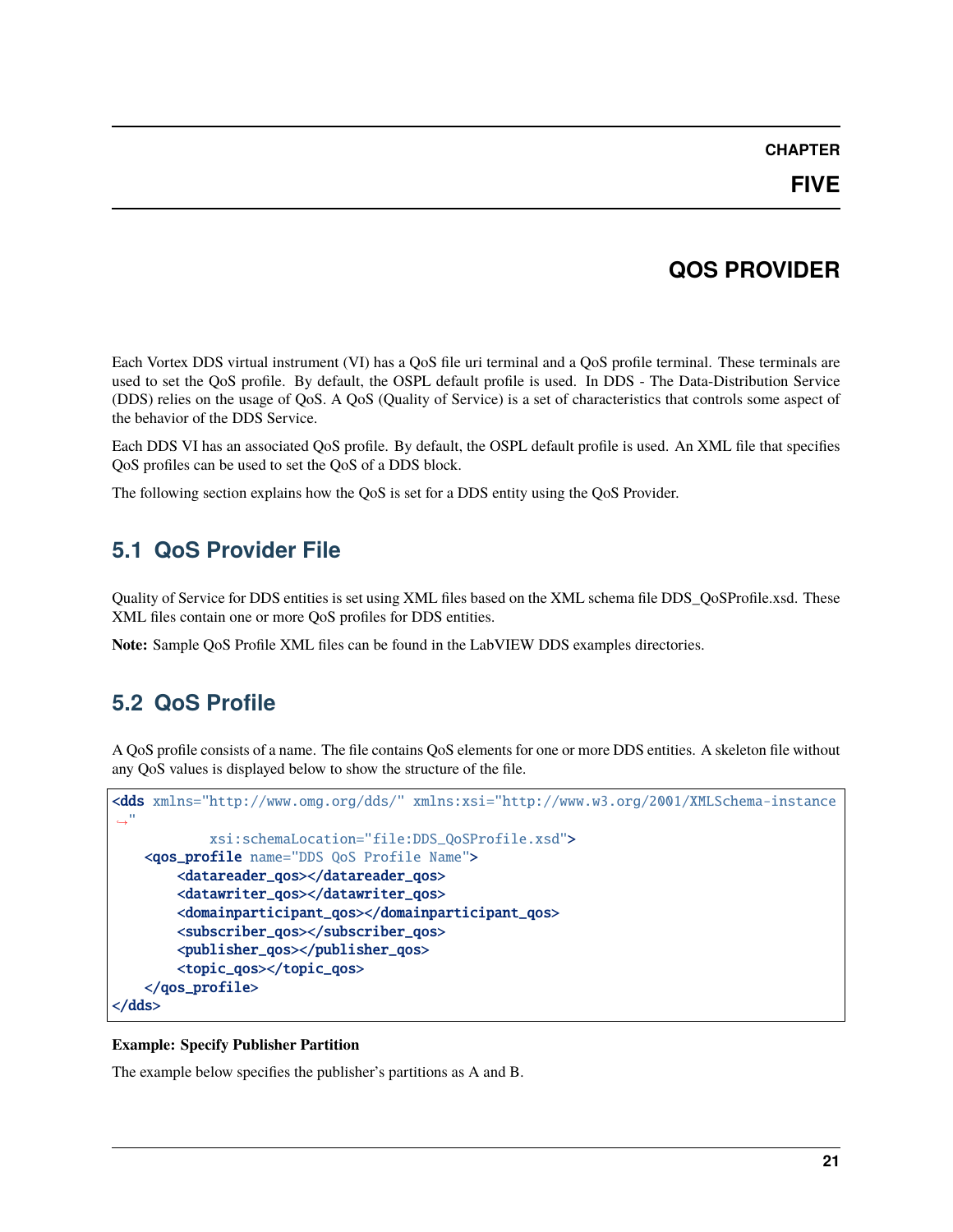```
<publisher_qos>
   <partition>
       <name>
            <element>A</element>
            <element>B</element>
        </name></partition>
</publisher_qos>
```
### <span id="page-24-0"></span>**5.3 Setting QoS Profile in LabVIEW**

The QoS Profiles from the XML file can be obtained using the **List\_qos\_profiles** Tools menu in LabVIEW. *Tools/VortexDDS/List\_qos\_profiles*

| Tools<br>Window<br>Help                   |                   |
|-------------------------------------------|-------------------|
| Measurement & Automation Explorer         |                   |
| Instrumentation<br>▶                      |                   |
| Profile                                   |                   |
| Security                                  |                   |
| User Name                                 |                   |
| Information on Building Applications      |                   |
| LLB Manager                               |                   |
| Import                                    |                   |
| <b>Shared Variable</b>                    |                   |
| Distributed System Manager                |                   |
| Find VIs on Disk                          |                   |
| Prepare Example VIs for NI Example Finder |                   |
| Remote Panel Connection Manager           |                   |
| Web Publishing Tool                       |                   |
| Find LabVIEW Add-ons                      |                   |
| VI Package Manager                        |                   |
| <b>VortexDDS</b><br>×                     | Import_IDL        |
| Advanced                                  | List_qos_profiles |
| Options                                   |                   |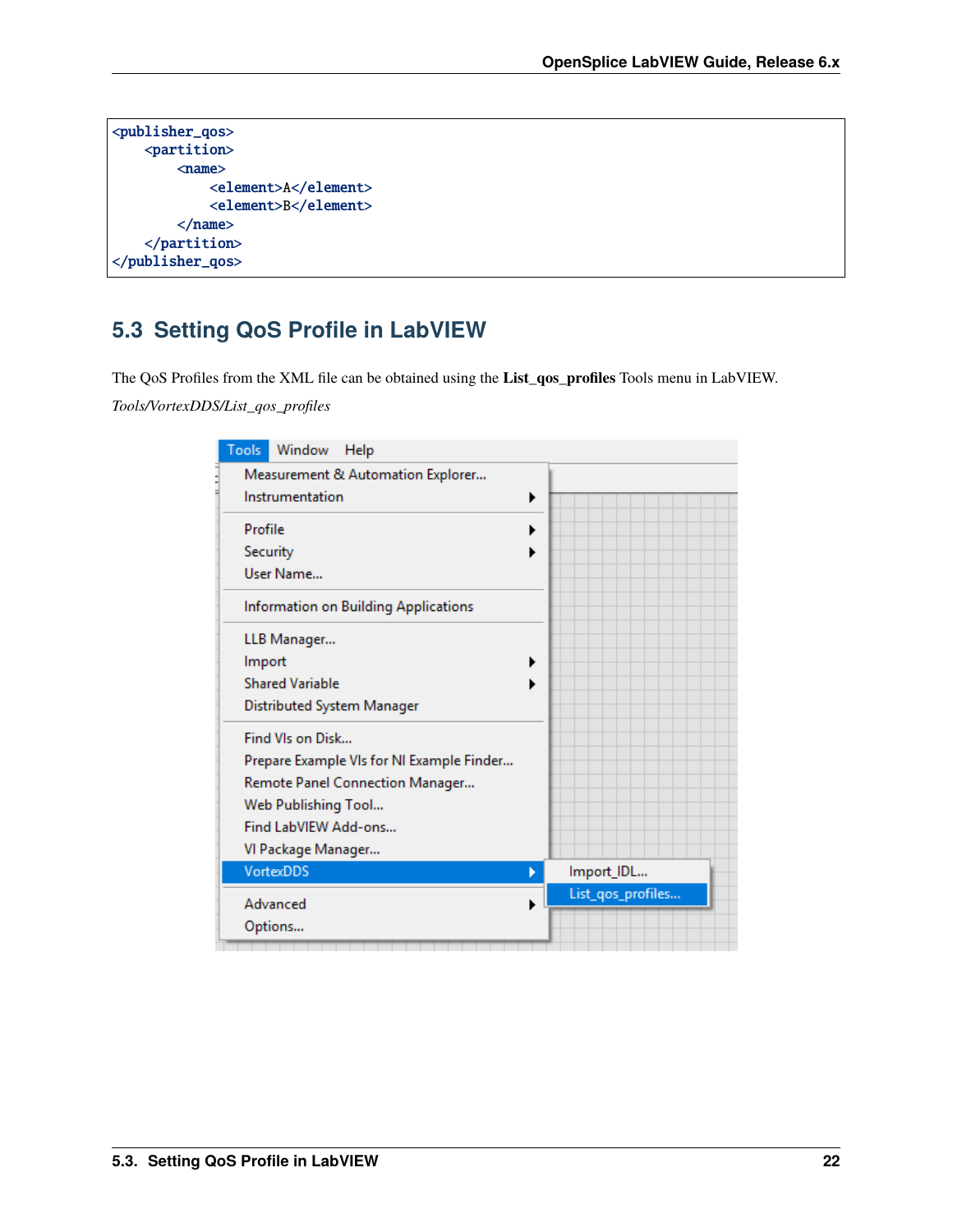#### **Steps to set the QoS Profile**

- 1. A QoS Provider file can be selected by browsing to the XML file from the **List\_qos\_profiles** dialog box. Once a valid QoS file is chosen the **Available qos profiles** table is populated with the list of qos profiles that are available in the QoS XML file. If there are QoS profiles found in the file, then **Copy to Clipboard** button will be enabled.
- 2. Select the QoS Profile that you want to use and click on **Copy to Clipboard**.

| List_qos_profiles             | × |
|-------------------------------|---|
|                               |   |
| Select QoS File               |   |
| C:\LabVIEW Test\all_qos.xml   |   |
| Available qos profiles        |   |
| DDS PersistentQosProfile<br>۸ |   |
| DDS DefaultQosProfile         |   |
|                               |   |
|                               |   |
|                               |   |
|                               |   |
| v                             |   |
|                               |   |
| Copy to Clipboard<br>Close    |   |
|                               |   |
|                               |   |

3. In your VI, create a String constant and press Ctrl + V. Connect this String constant to the DDS VI **qos\_profile** terminal. Set the **qos\_uri** as a LabVIEW control or constant and navigate to the path of the QoS Provider file.



The **qos\_profile** and **qos\_uri** are optional terminals. If they are not set then the default QoS settings will be used.

**Note:** Seeing the QoS Profile in the list only guarantees the QoS Profile exists in the file. It does not mean the qos tag exists for the entity. The user is responsible for verifying the entity qos tag exists in the file.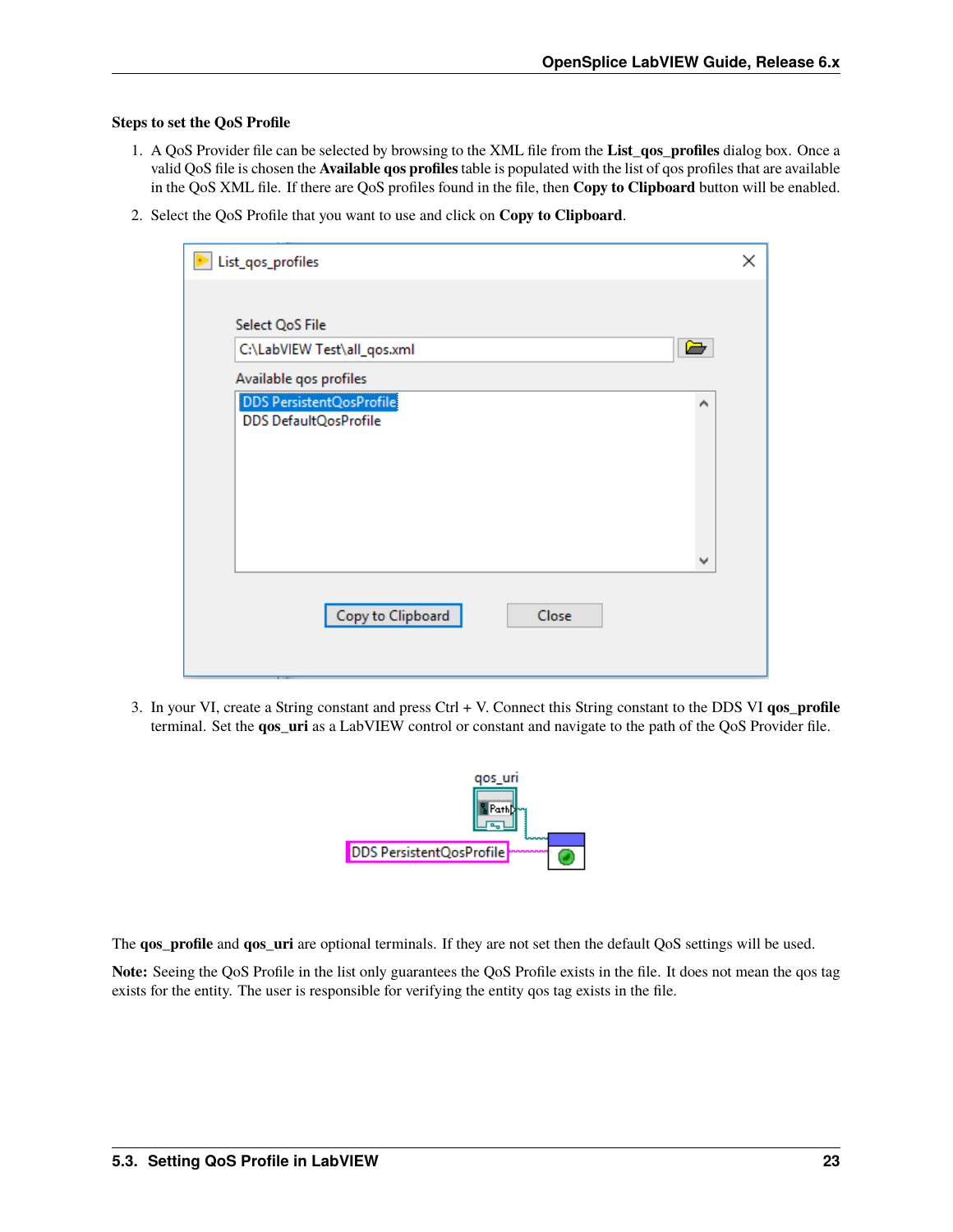# **DEMO ISHAPES EXAMPLE**

<span id="page-26-0"></span>A simple demo iShapes example is provided to demonstrates the basic capabilities of the LabVIEW DDS integration. It displays DDS communication between LabVIEW and pure DDS applications.

The demo\_ishapes.vi example (LabVIEW application) can be found using the **NI Example Finder** in LabVIEW:

| NI Example Finder          |                                                | $\times$     |
|----------------------------|------------------------------------------------|--------------|
| <b>Browse</b><br>Search    | Double-click an example to open it.            | Information  |
|                            | <b>ADLINK</b>                                  | ۸            |
| Browse according to:       | <b>NortexDDS</b>                               |              |
| <b>O</b> Task              | DDS_Example_VIs                                |              |
|                            | Demo_iShapes                                   |              |
| <b>Directory Structure</b> | DDS Data                                       |              |
|                            | Þ<br>ShapeType_CicoTable.vi                    |              |
|                            | Þ<br>ShapeType_Read.vi                         |              |
|                            | Þ<br>ShapeType_RegisterTopic.vi                |              |
|                            | i).<br>ShapeType_Write.vi                      |              |
|                            | <b>IE</b><br>demo ishapes.vi                   |              |
|                            | Application Control                            |              |
|                            | al Arrays                                      |              |
|                            | <b>Booleans</b>                                |              |
|                            | Channels                                       |              |
|                            | Comparison<br>- 24                             |              |
|                            | Connectivity                                   |              |
|                            | control                                        | Requirements |
|                            | <b>Controls and Indicators</b><br>-38          |              |
|                            | Data Communication                             |              |
|                            | Design Patterns                                |              |
|                            | Dialog and User Interface                      |              |
| Visit ni.com               | dll<br>- 53                                    |              |
| for more examples          | exbins<br><b>Sold</b>                          |              |
|                            | <b>Express VIs</b>                             |              |
| Hardware                   | a File IO                                      |              |
| <b>Find hardware</b>       | $\checkmark$<br><b>Read Graphics and Sound</b> | v            |

The demo\_ishapes.exe (DDS application) can be found in the following directory.

*OSPL\_HOME*/bin/demo\_ishapes.exe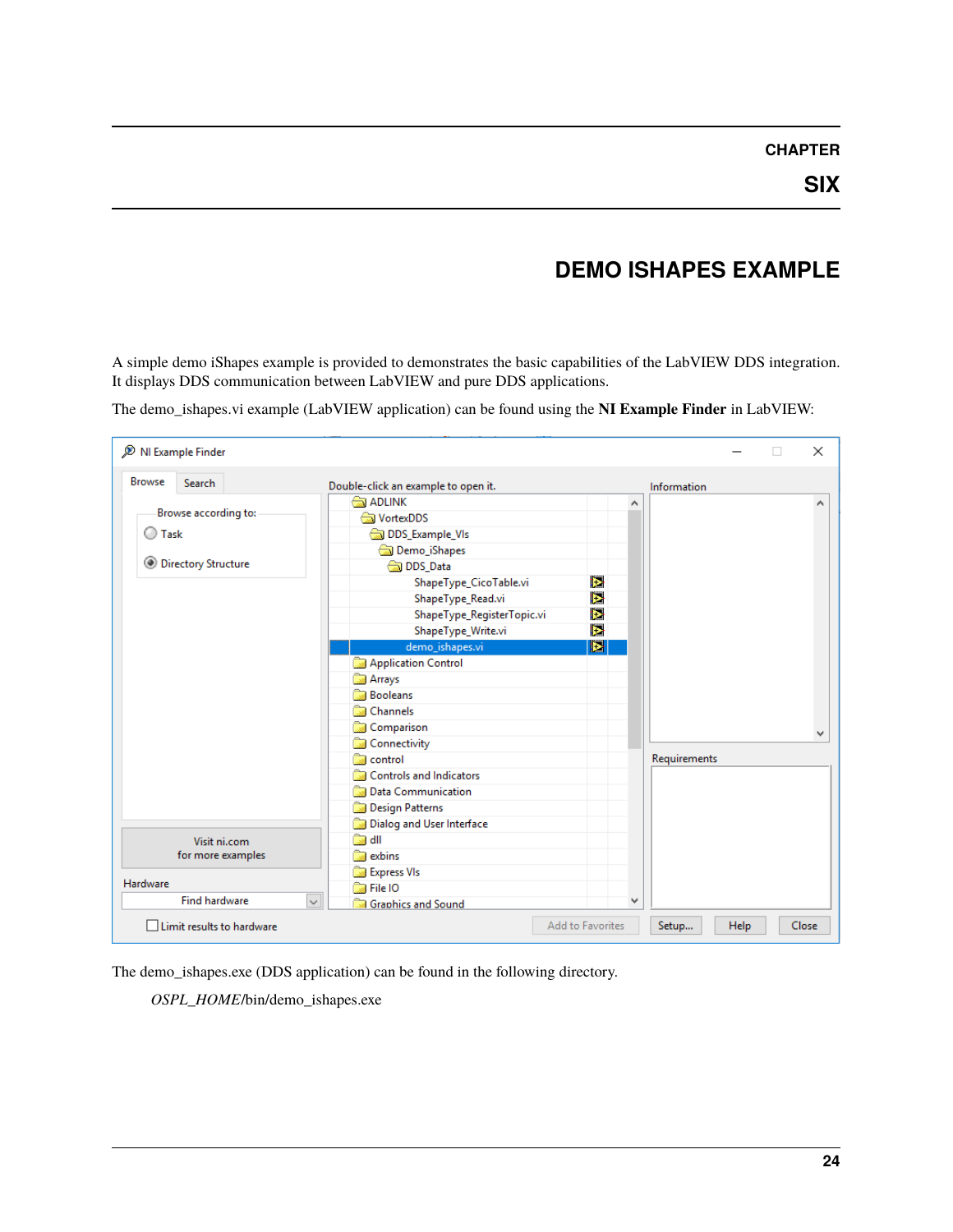### <span id="page-27-0"></span>**6.1 Example Files**

An explanation of what each example file does is provided below.



#### **DDS\_Data Folder**

This folder contains the idl file and artifacts generated from idlpp process.

#### **ishape.idl**

- Defines the ShapeType in idl
- Used to generate the LabVIEW DDS VIs via idlpp

#### **ishape.idl.xml**

• Defines the topic descriptor from idl file

#### **ShapeType\_CicoTable.vi**

• Defines the copy-in, copy-out table information for mapping IDL to LabVIEW types

#### **ShapeType.ctl**

- Defines a ShapeType cluster in LabVIEW; generated from idlpp
- The ShapeType represents a DDS topic type
- ShapeType specifies 4 properties: color, x, y, shapesize

#### **ShapeType\_Read.vi**

• DDS Read ShapeType samples

#### **ShapeType\_Write.vi**

• DDS Write ShapeType samples

#### **ShapeType\_Topic.vi**

• DDS Register ShapeType topic

#### **DDS\_PersistentQoS\_All.xml**

• XML file that specifies the DDS QoS (quality of service) settings for RegisterTopic

#### **DDS\_VolatileQoS\_All.xml**

• XML file that specifies the DDS QoS (quality of service) settings for Reader and Writer entities

#### **demo\_ishapes.vi**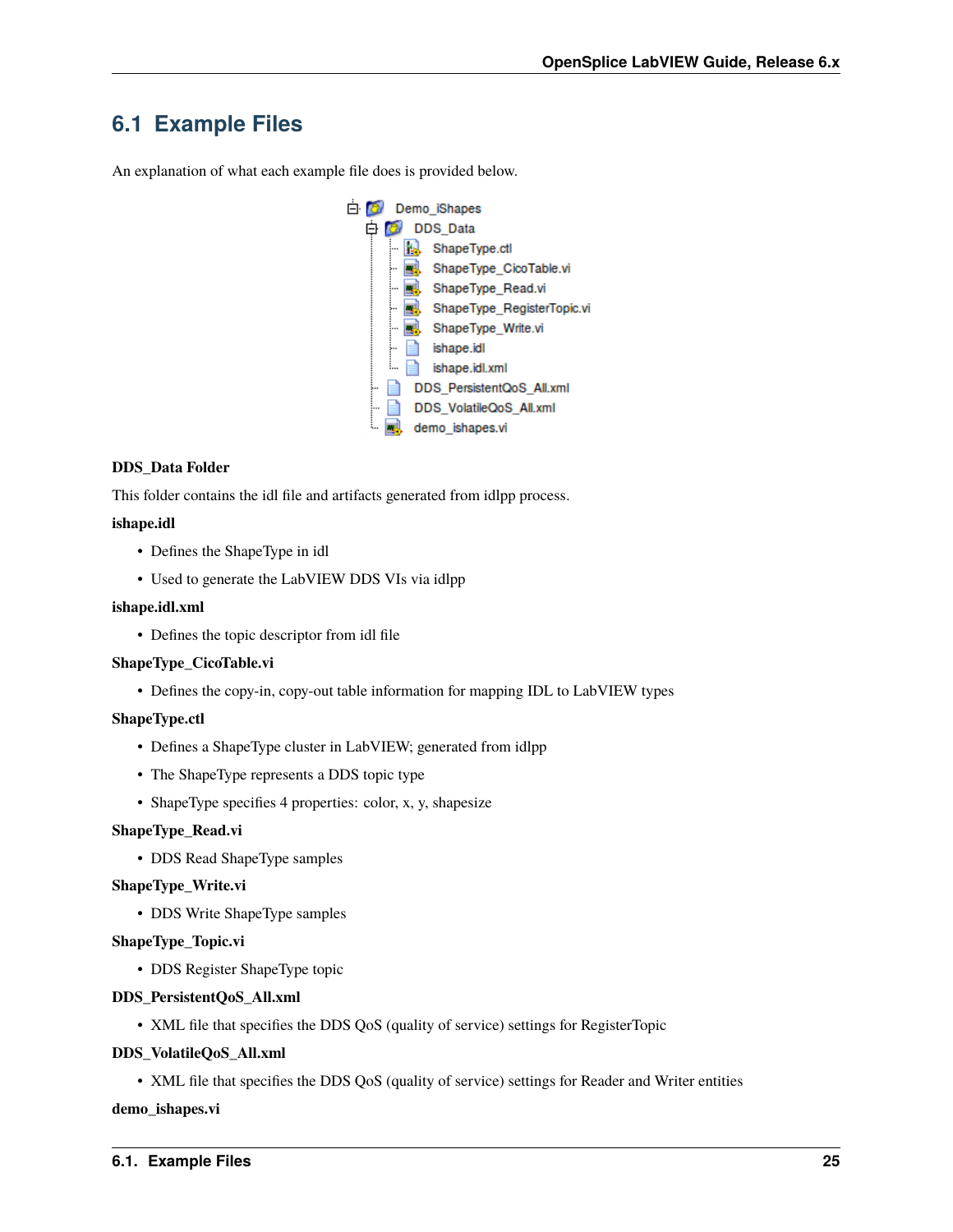- Creates a participant on the default DDS domain
- Registers a ShapeType Topic to Read and to Write to one of the three topics: Circle, Square or Triangle
- Subscribes to the shape and color from demo\_ishapes.exe DDS application
- As soon as they match, demo\_ishapes.vi publishes to the DDS application and follows the subscribed shape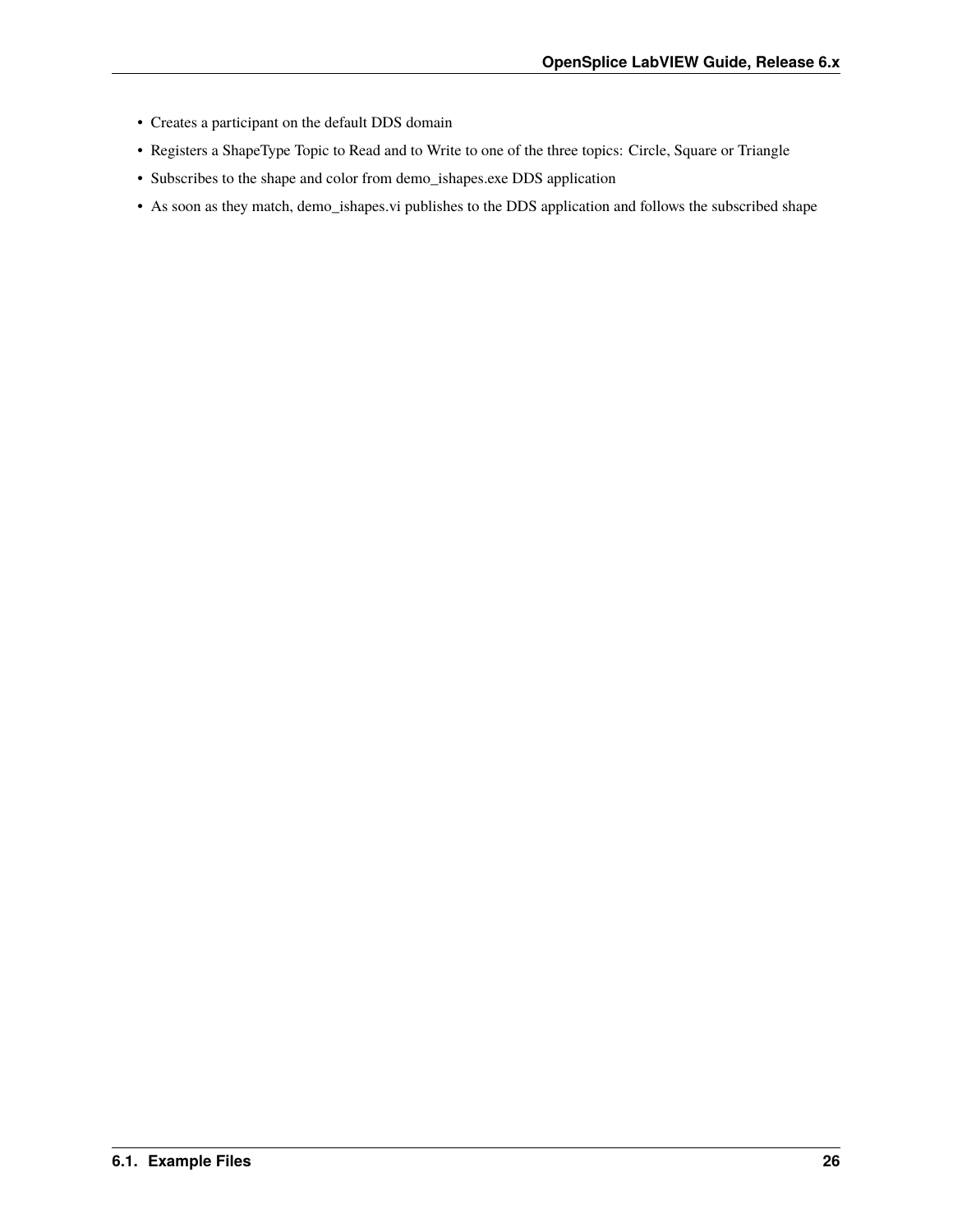### <span id="page-29-0"></span>**6.2 Steps to run example**

Steps:

1. Open command shell and run script to setup environment variables.

#### **Linux**

- Open a Linux terminal.
- Navigate to directory containing release.com file.

*/INSTALLDIR/ADLINK/Vortex\_v2/Device/VortexOpenSplice/6.9.x/HDE/x86\_64.linux*

• Run release.com. (Type in ". release.com" at command line.)

#### **Windows**

- Open a command prompt.
- Navigate to directory containing release.bat file.

*INSTALLDIR/ADLINK/Vortex\_v2/Device/VortexOpenSplice/6.9.x/HDE/x86\_64.win64*

- Run release.bat. (Type in "release.bat" at command line.)
- 2. Navigate to the directory that contains demo\_ishapes.exe DDS application and run the application using the command shell used in Step 1.

#### **Linux**

*/INSTALLDIR/ADLINK/Vortex\_v2/Device/VortexOpenSplice/6.9.x/HDE/x86\_64.linux/bin*

• Run demo\_ishapes.exe (Type in "./demo\_ishapes.exe &" at command line)

#### **Windows**

#### *INSTALLDIR/ADLINK/Vortex\_v2/Device/VortexOpenSplice/6.9.x/HDE/x86\_64.win64/bin*

- Run demo\_ishapes.exe (Type in "demo\_ishapes.exe &" at command line)
- 3. Start LabVIEW using the **SAME** command shell used in Step 1. Open the demo\_ishapes.vi using the **NI Example Finder** in LabVIEW.

*NOTE: If LabVIEW and the demo\_ishapes.exe application are NOT started from a command shell with the correct OSPL environment variables set, the example will not work.*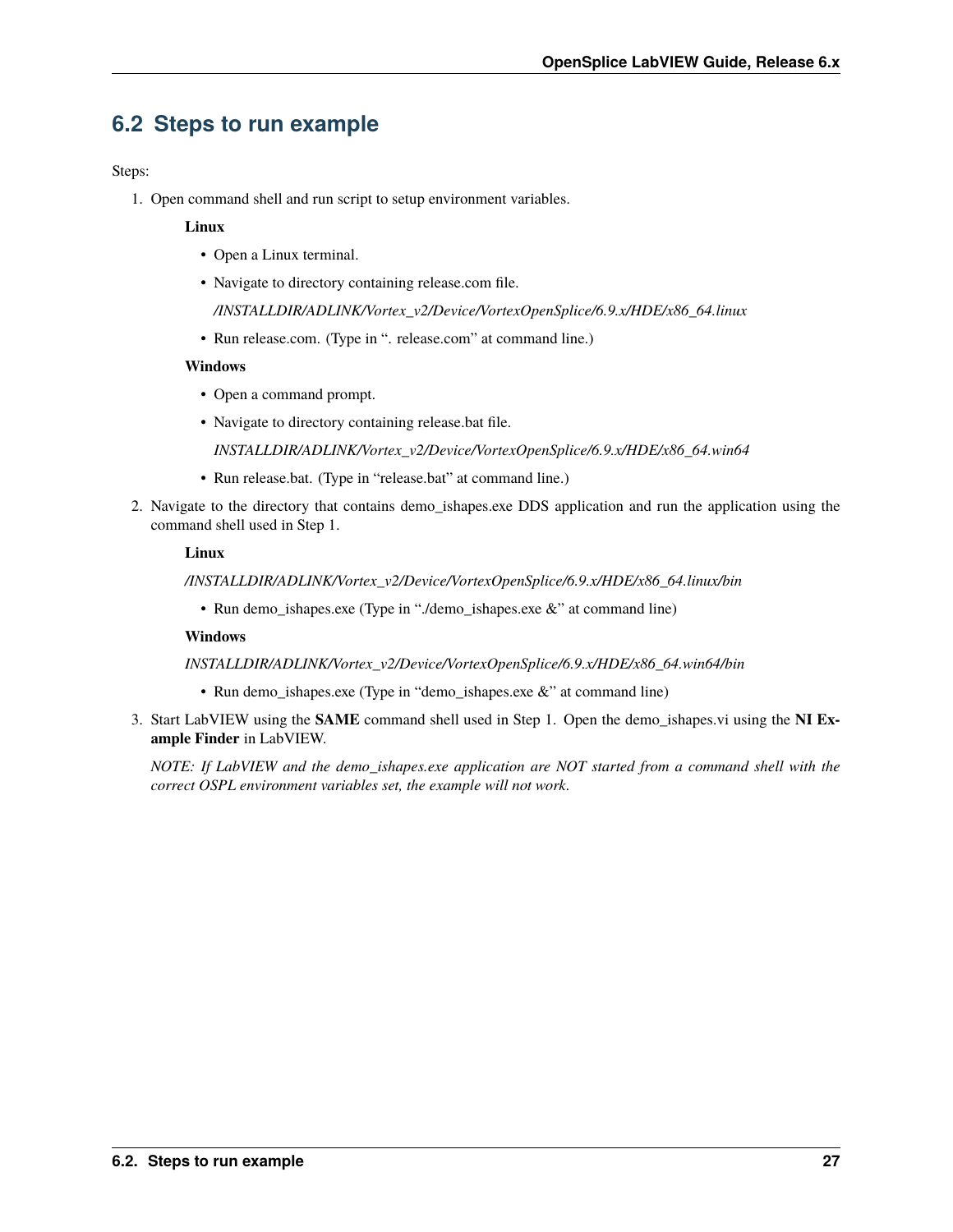4. In the LabVIEW demo\_ishapes.vi application make the following selections:

Read Shape: Circle Track color: GREEN

Write Shape: Triangle Write color: MAGENTA

| Đ<br>demo_ishapes.vi Front Panel |                                                 |                |      |                    | ×                       |
|----------------------------------|-------------------------------------------------|----------------|------|--------------------|-------------------------|
| File                             | Edit View Project Operate Tools Window Help     |                |      |                    |                         |
| ♦ ® ◎ Ⅱ                          | 15pt Application Font ▼ 品 在 出 建 \$ < +   Search |                |      |                    | ೌ<br>$\mathbf 2$        |
|                                  |                                                 |                |      |                    | $\hat{\phantom{a}}$     |
|                                  |                                                 |                |      |                    |                         |
|                                  |                                                 |                |      |                    |                         |
|                                  |                                                 |                |      |                    |                         |
|                                  |                                                 |                |      |                    |                         |
|                                  | <b>Read Shape</b>                               |                |      | <b>Write Shape</b> |                         |
| Circle                           |                                                 | F              |      | Triangle           | $\Box$                  |
|                                  |                                                 |                |      |                    |                         |
|                                  | Track color                                     |                |      | Write color        |                         |
| <b>GREEN</b>                     |                                                 | $\overline{r}$ |      | <b>MAGENTA</b>     | $\overline{\mathbf{r}}$ |
|                                  |                                                 |                | stop |                    |                         |
|                                  |                                                 |                | STOP |                    |                         |
|                                  |                                                 |                |      |                    | v                       |
| ⋖                                |                                                 |                |      |                    | ≯<br>$\Box$             |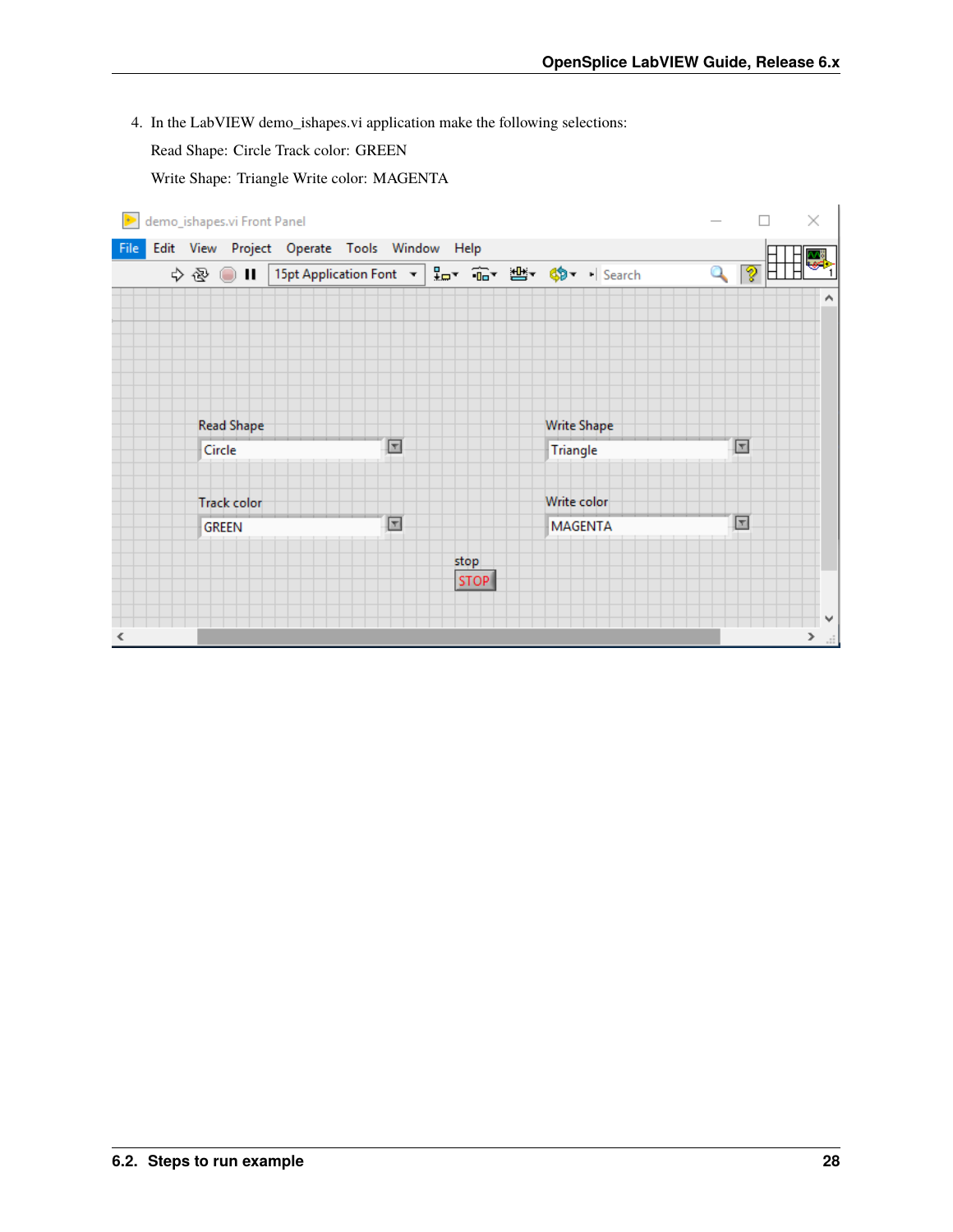- 5. In the demo\_ishapes.exe DDS application make the following selections:
	- Shape: Circle Color: Green Click **Publish**
	- Shape: Triangle Click **Subscribe**

| ■■<br>iShapes                                                                                                                                      |                   | ʻ. | × |
|----------------------------------------------------------------------------------------------------------------------------------------------------|-------------------|----|---|
| Shape:<br>Circle<br>$\blacktriangledown$<br>Color:<br>Green<br>▼<br>Size:<br><b>THURBOUT</b><br>Speed: <b>www.communications</b><br>QoS<br>Publish |                   |    |   |
| Shape: Triangle -<br>QoS                                                                                                                           |                   |    |   |
| Filter<br>Subscribe                                                                                                                                | VORTEX OPENSPLICE |    |   |
|                                                                                                                                                    |                   |    |   |

- 6. Run the LabVIEW demo\_ishapes.vi application
- 7. To stop the LabVIEW application, click on **STOP** on the front panel of the demo\_ishapes.vi.

### <span id="page-31-0"></span>**6.3 Output**

LabVIEW application publishes samples to the DDS application. In the demo\_ishapes.exe application, the Triangle follows the Circle.

| demo_ishapes.vi                                                                    | <b>B</b> iShapes<br>$\Box$<br>$\times$<br>$\sim$                       | $\times$<br>$\overline{\phantom{a}}$ |
|------------------------------------------------------------------------------------|------------------------------------------------------------------------|--------------------------------------|
| File Edit View Project Operate Tools Window Help<br>+ 2 ● 11                       | $\sqrt{2}$<br>Shape: Circle<br>$\blacktriangledown$                    |                                      |
|                                                                                    | Color: Green<br>$\overline{\phantom{0}}$<br>Size: <b>William Size:</b> |                                      |
|                                                                                    | Speed: <b>William</b>                                                  |                                      |
| <b>Read Shape</b><br><b>Write Shape</b><br>$\boxed{x}$<br>Circle<br>Triangle       | QoS<br>Publish<br>$\boxed{\Xi}$                                        |                                      |
| Write color<br><b>Track color</b><br>$\boxed{x}$<br><b>MAGENTA</b><br><b>GREEN</b> | Shape: Triangle v<br>$\mathbb{E}$                                      |                                      |
| stop<br>STOP                                                                       | QoS<br><b>Filter</b>                                                   | VORTEX OPENSPLICE                    |
| $\epsilon$                                                                         | Subscribe<br>$\checkmark$<br>$\rightarrow$                             |                                      |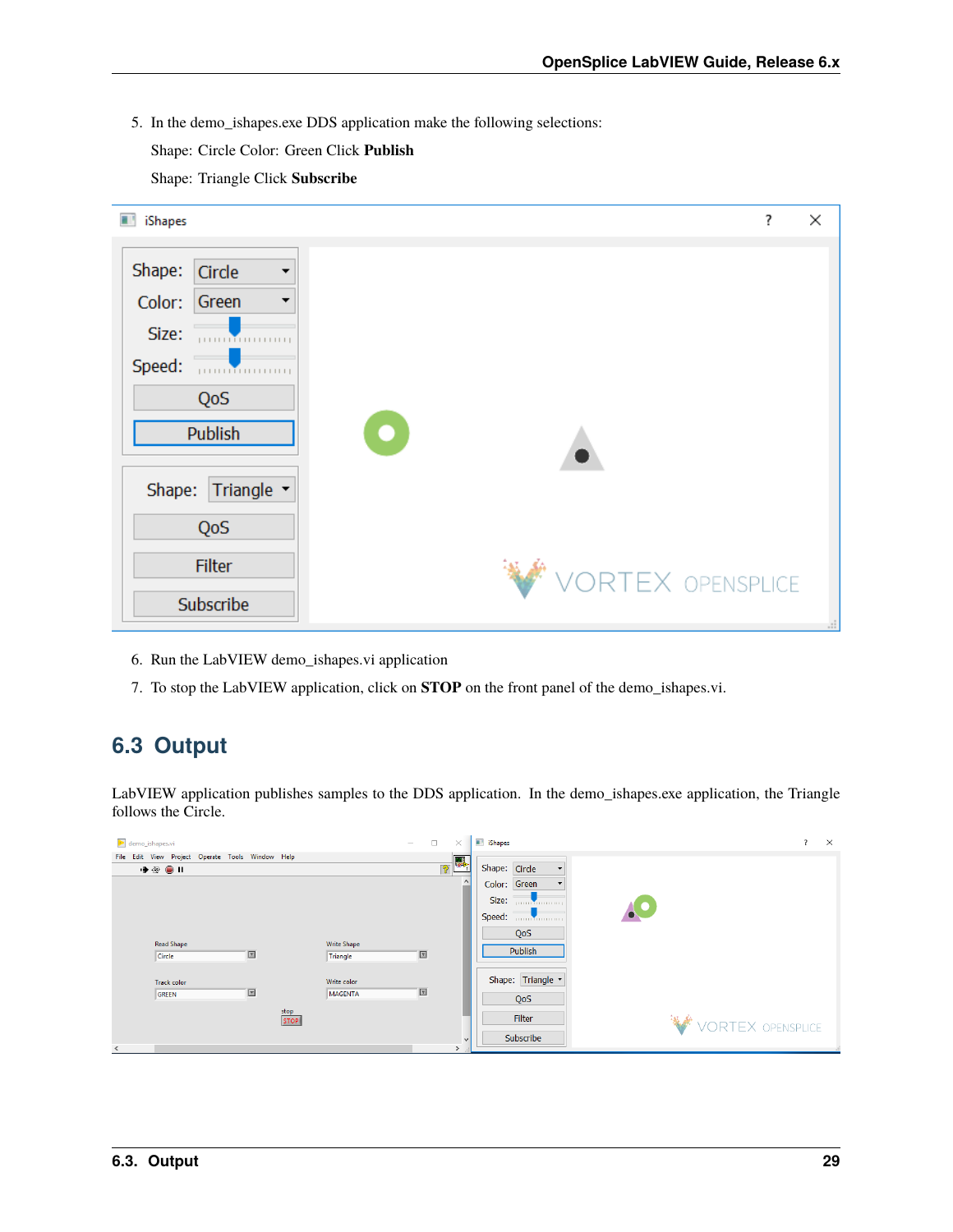### **SEVEN**

### **CONTACTS & NOTICES**

### <span id="page-32-1"></span><span id="page-32-0"></span>**7.1 Contacts**

#### **ADLINK Technology Corporation**

400 TradeCenter Suite 5900 Woburn, MA 01801 USA Tel: +1 781 569 5819

#### **ADLINK Technology Limited**

The Edge 5th Avenue Team Valley Gateshead NE11 0XA UK Tel: +44 (0)191 497 9900

#### **ADLINK Technology SARL**

28 rue Jean Rostand 91400 Orsay France Tel: +33 (1) 69 015354

Web: <https://www.adlinktech.com/en/data-distribution-service> Contact: <https://www.adlinktech.com/en/data-distribution-service> E-mail: [ist\\_info@adlinktech.com](mailto:ist_info@adlinktech.com) LinkedIn: <https://www.linkedin.com/company/79111/> Twitter: [https://twitter.com/ADLINKTech\\_usa](https://twitter.com/ADLINKTech_usa) Facebook: <https://www.facebook.com/ADLINKTECH>